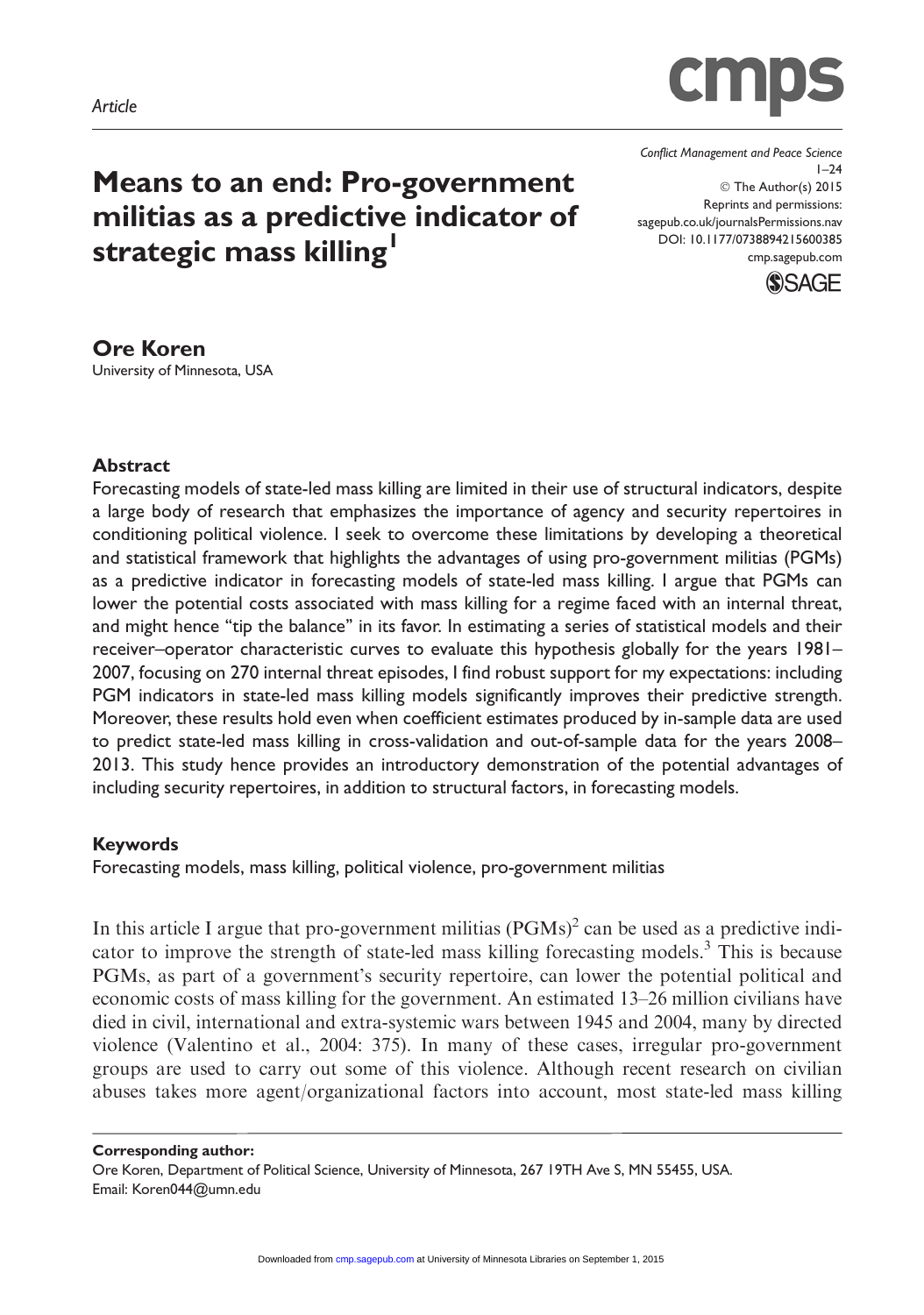studies focus on the structural (i.e. political, socio-economic, geographic) factors that might give rise to this violence. In this article I complement these approaches by highlighting the effect of security repertoires, in addition to structural factors, on increasing the likelihood of state-led mass killing, as the government seeks to minimize its potential costs. Specifically, I illustrate the improvement in state-led mass killing forecasting models that results from taking potential perpetrators—in this case PGMs—into account.

This argument assumes that some catalyst typically creates an incentive to perpetrate mass killing. I hypothesize that this catalyst is the onset of some form of internal threat (hence I focus only on state-led mass killing perpetrated during episodes of such a threat).4 When the opportunity exists, PGMs—as part of the regime's security repertoire—can ''tip the balance'' for perpetrating strategic mass killing by lowering anticipated government costs in at least three respects: by providing plausible deniability; by freeing the state's official military forces to handle other external and internal threats; and by offering lower costs of formation or cooptation (in comparison to the state's official military force). As my empirical analysis shows, PGMs are not only statistically and substantively associated with an increased likelihood of state-led mass killing, but their inclusion in models of state-led mass killing provides a significant improvement in the predictive strength of these models, even after state capability, conflict type and regional indicators are taken into account.

Prediction has proven useful in the past in improving our understanding of and testing theories about certain forms of conflict (Brandt et al., 2011; Goldstone et al., 2010; Ward et al., 2013); similarly, I argue that militias are useful as a predictive indicator. The composers of these predictive models use various methods and indicators to estimate different levels of political instability and conflict. My aim in this article falls within this framework: I do not claim to provide a model that perfectly predicts the occurrence of state-led mass killing or to replace existing theories of violence against civilians, only to supplement these theories by highlighting the improvement in prediction provided by taking PGMs into account.

Why should PGMs specifically—rather than the entire state security apparatus—become the focus of study? After all, official military forces have proven themselves many times to be willing participants in the mass killing of civilians (Koren, 2014), perhaps most recently in Syria. Recent studies have argued that a relationship exists between PGMs and various types of human rights violations (Mitchell et al., 2014; Nordås and Cohen, 2012). These studies emphasize the importance of the principal–agent framework in allowing the government to shift responsibility for the violence by using troops that are naturally more likely to be violent (Koren, 2014; Mitchell et al., 2014). These conclusions are undoubtedly important, but significant additional insights are gained by focusing on mass killing specifically. The bureaucratic complications involved with identifying members of the targeted civilian group and efficiently deploying forces to kill them suggest that mass killing is unlikely without some degree of centralized government oversight (Goldhagen, 2009; Valentino, 2004). Hence, PGMs are less likely to perpetrate mass killing independently—in contrast to other human rights violations—or to do so against the government's wishes.

The remainder of this article is divided into four parts. In the first section, I discuss the theoretical framework for my analysis. Beginning with a case study of Rwanda, I build on extant theories related to both political violence and militias to develop my argument that PGMs are an effective indicator of state-led mass killing. In the second section, I discuss my dataset and research design. The third section reports my empirical analysis. I conclude with a brief discussion of some implications of this study.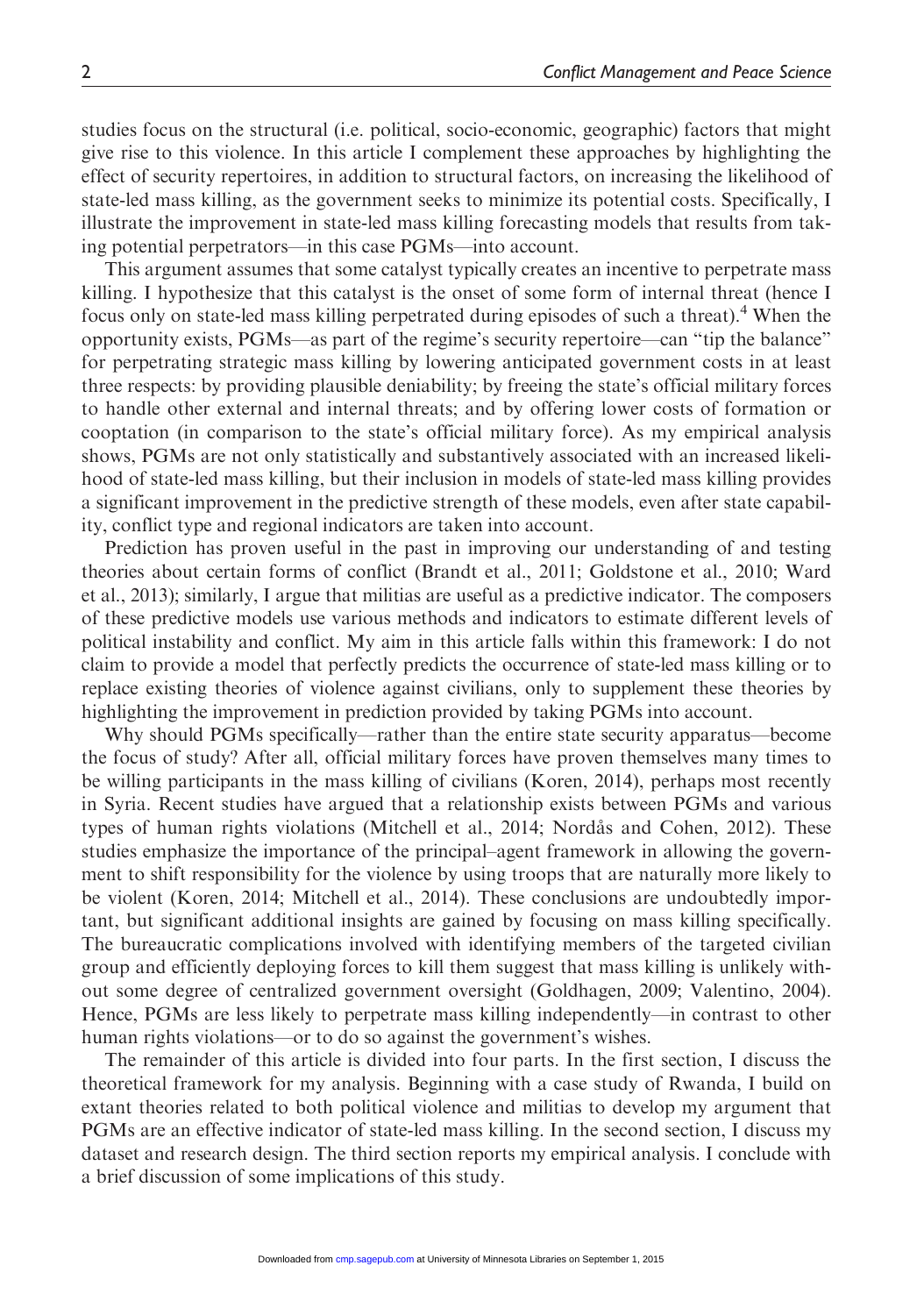#### Theoretical motivations

The theoretical and empirical literature on militias examines the relationship between these groups and conflict (e.g. Ahram, 2011; Carey et al., 2013), genocide (e.g. Ahram, 2014; Alvarez, 2006) or sexual violence (e.g. Nordås and Cohen, 2012). Although some militiacentric analyses examine the connection between militias and violence using comprehensive datasets (Mitchell et al., 2014; Raleigh, 2012), the shortage in large-N studies of PGMs—as well as other military attributes—is still apparent. Moreover, most PGM-related studies usually attempt to ascribe various causal effects to PGMs, focusing on the principal–agent perspective in relation to these groups (Ahram, 2014; Mitchell et al., 2014; Nordås and Cohen, 2012; Raleigh, 2012). Although this is a useful approach, establishing casualty in the absence of (quasi-) experimental data is difficult owing to factors such as simultaneity bias, unobserved confounders and the different ways in which political violence is operationalized. However, I argue that, even if the correlative associations between PGMs and state-led mass killing do not necessarily represent a causal relationship, they can nevertheless be used to improve mass killing forecasts. The main contribution of this paper is in showing the validity of using PGMs as predictive indicators in state-led mass killing forecasting models.

To demonstrate the relationship between PGMs and mass killing, and for the purposes of theory generation, it is useful to first briefly discuss a specific case in which a PGM has been directly involved in a mass killing campaign. The role of the *Interahamwe* militia during the Rwandan Genocide illustrates the advantages a PGM might provide to a regime that intends to perpetrate mass killing. In the years following the onset of the conflict with the Rwandan Patriotic Front (RPF), the Rwandan government invested in forming and training militias and civil defense troops (Fujii, 2009: 87; Straus, 2015: 273). Following the assassination of President Juvanel Habyarimana in 1994, the Interahamwe militiamen were key actors in promoting and perpetrating atrocities against the civilian population.

There were at least two advantages that made the Interahamwe PGM a useful tool for perpetrating mass killing. First, the use of the Interahamwe reduced the necessity to rely on the official Rwandan Armed Forces (RAF) for the purpose of perpetrating large-scale killing of civilians. The genocide occurred as part of a military campaign against a well-trained military force, the RPF (Straus, 2006, 2015), which meant that the RAF was primarily occupied with fending off this threat, and hence was unable to allocate a significant number of troops for killing civilians (Mamdani, 2001: 185–233), although members of the military and the police did participate in the killings (Ahram, 2014). Under these constraints, the Interahamwe were used to enforce the killing, serving as mediators between the local leaders who orchestrated the violence and a large group of local civilian participants who perpetrated most of the small-scale violence (Mueller, 2000; Straus, 2006: 93). In numerous regions around the country, members of the *Interahamwe* were used as "violence specialists", dispatched by the regime to spark or boost the genocide (Fletcher, 2007; Fujii, 2009: 87, 129–130). Interahamwe troops also perpetrated the largest massacres, where more serious weaponry or better training was required (Fujii, 2009: 87; Straus, 2015: 311).

Second, by allowing killers to easily identify victims, Interahamwe networks facilitated the perpetration of violence (Fletcher, 2007; Fujii, 2009), while looting and appropriating the property of victims reduced the necessity to provide logistic support to *Interahamwe* members (Mueller, 2000). *Interahamwe* troops were able to rely on the local population for information, with the locals pointing out—as well as independently killing—victims. They would also loot the property of local civilians and burn down their houses, with or without killing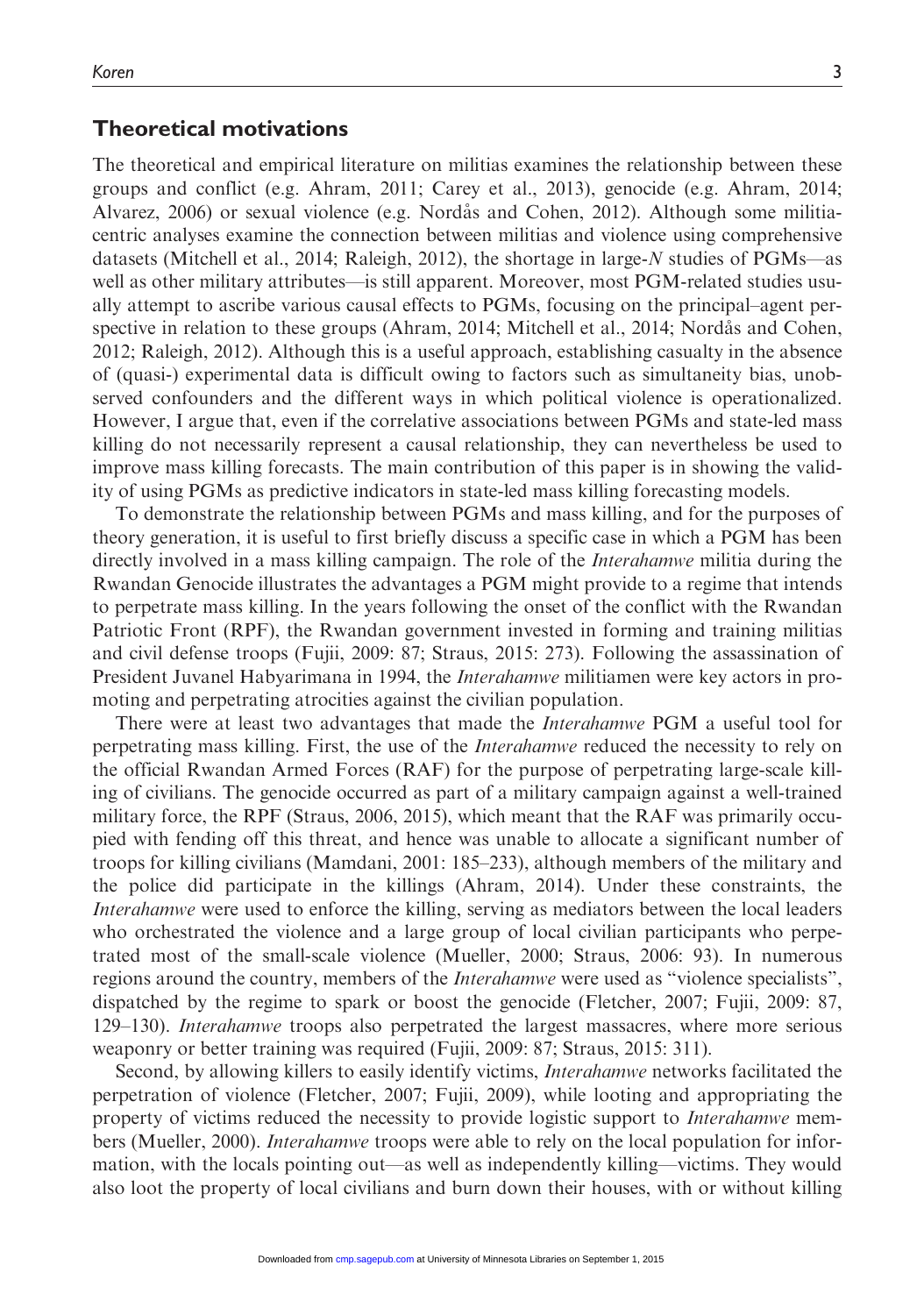them (Fujii, 2009: 160–164). Moreover, members of the Interahamwe were more likely to share the extremist government's aims, which meant that the costs of cooptation and recruitment were low, as many troops joined willingly, either for ideological (Straus, 2015: 304– 313) or pragmatic (Mueller, 2000) reasons.

Interestingly, Rwanda could be considered a relatively ''strong'' state, compared with other countries, such as Zaire/the DRC, meaning that its government possessed a relatively high degree of control over the nation's territory and its population (Straus, 2006). This meant that the central government had a relatively high capability to orchestrate the violence—especially as the state issued IDs that included a person's ethnic designation although not to directly control and manage it (Ahram, 2014). This divergence produced variation across different regions, where in some areas orders were passed through direct government channels while in others violence was carried out through actions of the Interahamwe (Ahram, 2014; Fletcher, 2007). Evidently, at least in the Rwandan case, this combination of an intermediate level of bureaucratic capability and PGM availability produced a highly efficient mass killing campaign. At the onset of the conflict with the RPF, the Rwandan government had a specific security repertoire, produced by a combination of tradition and necessity (Ahram, 2014; Straus, 2015), of which the Interahamwe were a crucial part. Especially in the earlier phases of violence, when massacres were more the result of spontaneous outrage than an organized policy of extermination (Straus, 2015: 306–309), the availability of the Interahamwe militia for this purpose might have produced some incentive to ''[t]urn to the population as a last resort to defeat the RPF and impose massive collective punishment on Tutsis'' (Straus, 2015: 308).

The example of the instrumental use of the *Interahamwe* corresponds to a large body of research about mass killing and political violence, $5$  heretofore known as "rationalist". Proponents of this approach focus on the logical use of violence against civilians during national crises. From this perspective, state-led mass killing is the result of a search for a ''scapegoat'', the aspirations of a specific interest group to take advantage of the crisis and consolidate power (Gagnon, 2004; Harff and Gurr, 1998: 553–556; Krain, 1997), or because a specific group is seen as a threat or an enemy supporter and must therefore be removed (Esteban et al., 2010; Kalyvas, 2006; Valentino, 2004; Valentino et al., 2004; Wood, 2010). Hence, leaders use large-scale violence against civilians ''when they perceive it to be both necessary and effective'' (Valentino, 2004: 67).

The rationalist approach is helpful in explaining why some regimes should be more likely to use PGMs for mass killing, that is, in explaining the willingness of leaders to use PGMs. Proponents of the rationalist body of scholarship tend to focus on violence against noncombatants perpetrated specifically during civil wars, and in doing so neglect events with lower numbers of combatant casualties, although some of the latter might involve a high number of intentional noncombatant casualties (Koren, 2014). Therefore, I have included cases from the entire spectrum of internal conflict, ranging from nonviolent civil disobedience campaigns to violent civil wars, all of which I term ''internal threat.'' Understandably, owing to other related factors, mass killing might be more likely during full-blown civil wars, while some events—e.g. coups d'état—might be less likely to involve widespread violence. To account for this, I also include indicators denoting event type.

Proponents of the rationalist approach also tend to minimize the role that government security repertoires and agent-specific characteristics play in influencing the likelihood of violence, treating perpetrators as obedient henchmen (Valentino, 2004). Although the focus on the structural factors that influence the willingness of a government to perpetrate mass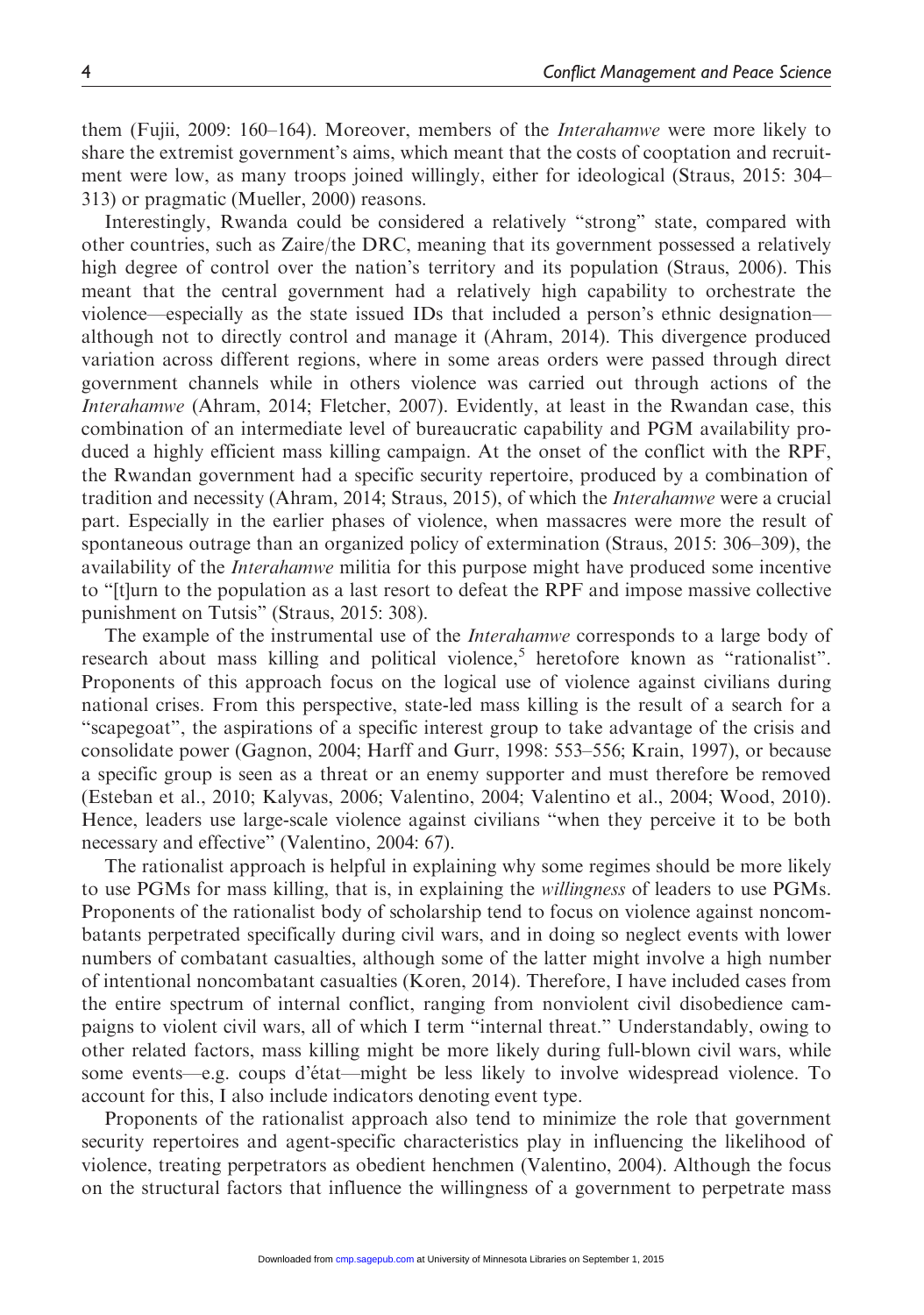killing has proven useful, the Rwandan case, at least, suggests that, by facilitating its occurrence, PGMs can influence the likelihood of state-led mass killing by making it less costly to the regime. Namely, PGMs are a type of agent that—by reducing the costs incurred by the regime for perpetrating a specific military action—might make it more likely. This argument is similar to the claim that having a Predator drone in a regime's national security repertoire might make targeted assassinations more likely, because it significantly reduces the costs incurred from this action in comparison with, say, a F-18 jet (Cronin, 2013). Several studies have previously argued that a relationship between a given regime's security repertoire and the likelihood of violence against civilians exists (Koren, 2014; Mitchell et al., 2014). This suggests that taking the type of perpetrator, for example PGMs, into account can improve our ability to predict, if not explain, violence against civilians.

A second relevant body of research emphasizes the role of ethnic, social, religious or economic cleavages within society and communal pressures on generating inter-group violence (Chirot and McCauly, 2010; Horowitz, 1985: 95–140; Staub, 1989: 13–34; Varshney, 2002), or the importance of democracy and democratic institutions in preventing mass killing and other forms of violence (Lutz and Sikkink, 2000; Poe and Tate, 1994; Poe et al., 1999; Rummel, 1995). This approach highlights conditions under which violence against civilians, as well as the use of PGMs, might be more likely, that is, where the *opportunity* to perpetrate violence is more likely to exist.

The research of several militia scholars supports this argument by pointing out that, under certain conditions—for example, a leadership's fear of a military coup d'état—the state is more likely to rely on such organizations for internal security purposes (Ahram, 2011; Carey et al., 2013; Dowdle, 2007). Correspondingly, PGMs are more likely to exist in contexts where the state is weakened or challenged, such as during internal conflict (Mueller, 2000); in cases where national military tradition does not exist (e.g. Indonesia; see Ahram, 2011: 25– 55); or when the country is geographically fragmented (e.g. Indonesia, The Philippines, Papua New Guinea). This suggests that, in these contexts, the government might have both a higher incentive for co-opting PGMs and a higher number of militias on which to draw.<sup>6</sup> However, although this militia-centric perspective is helpful in illustrating why PGMs might operate in countries where the government exercises little control over its military or where the military poses a danger to the regime, such as Zaire/the DRC, it does not fully account for cases where the state possesses a higher degree of control over its security forces, for example, in Yugoslavia (Mueller, 2000). I argue that in cases that resemble the latter, militias are used because they reduce the costs resulting from a large-scale targeting of civilians, and can hence be a useful indicator of this form of violence.

The process that leads to a regime considering mass killing goes as follows: governments react rationally to the rise of some form of an internal threat—for example, a coup d'état, a civil disobedience campaign, a ''sons-of-soil'' conflict, or a civil war—which I treat as exogenous for the purpose of analysis.7 The government might first try to contain this threat by other means, because rationalist state-led mass killing is generally a strategy of last resort (Valentino, 2004). However, if it fails to contain the threat by conventional means, and especially if the rebel/opposition group is gaining strength and legitimacy (both domestically and internationally), the government might decide to resort to more drastic means—mass killing—and remove this threat by targeting those viewed as its supporters or corroborators, either by violently expelling or completely annihilating them.

Building on the aforementioned scholarship, I argue that PGMs can be a useful indicator in state-led mass killing forecasting models because they can reduce the costs of perpetration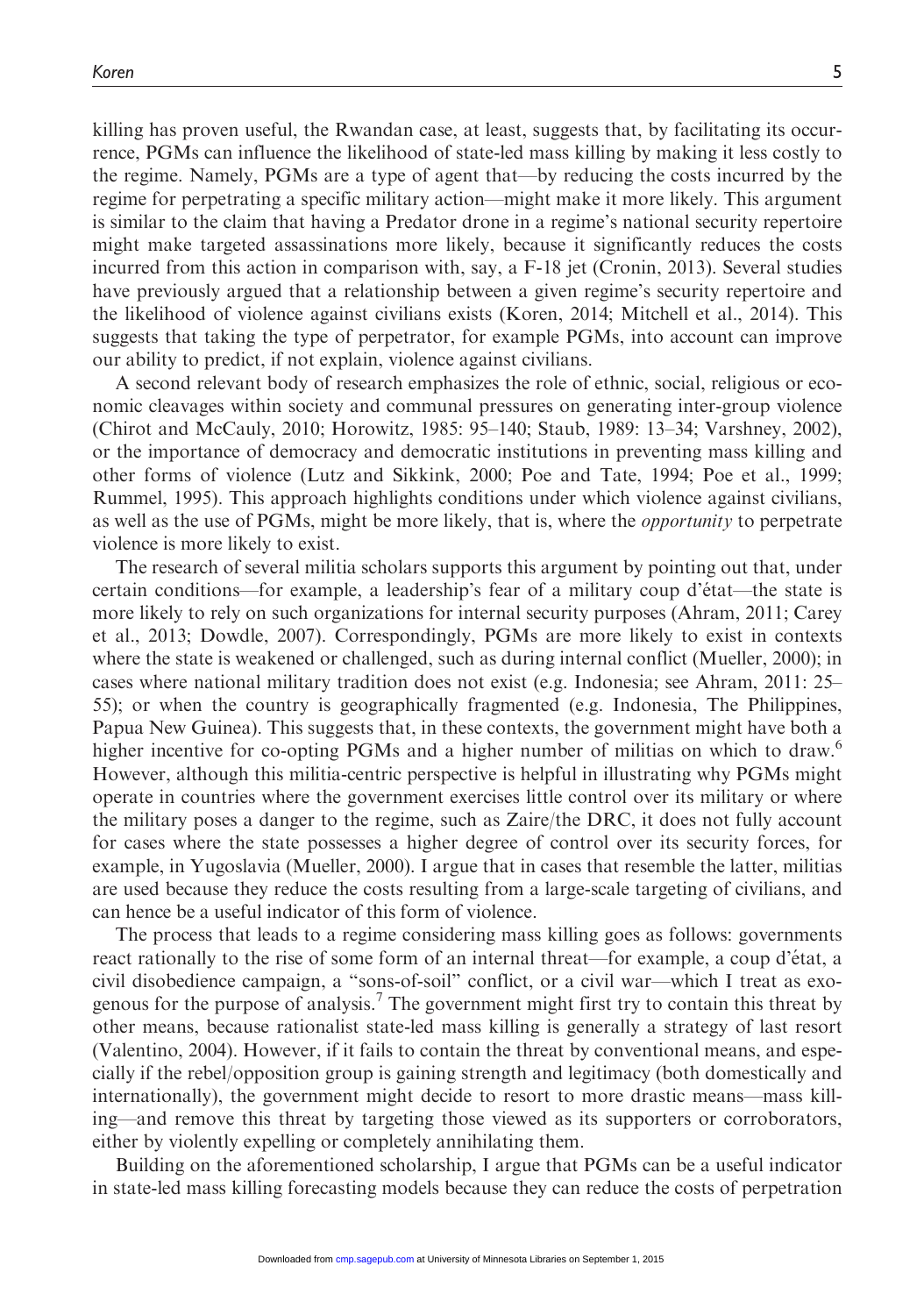in such situations in at least three respects. First, current literature about militias and violence suggests that by allowing the government to shift responsibility for the crimes to groups that are known (or quickly gain a reputation) for being violent, PGMs provide the government with plausible deniability in relation to these crimes. For example, Mitchell et al. offer one explanation as to why PGMs, specifically, are a useful tool for perpetrating violence: ''[t]he principal may knowingly recruit those with a reputation for violence (for example, criminals) and then refuse to control these agents—rather than actually lose control over them'' (Mitchell et al., 2014: 818). This allows the government to avoid, or at least postpone, naming-and-shaming and international sanctions and, at the same time, prevents the formation of a large domestic opposition against its actions. A government bent on strategic mass killing might hence hide behind a veil of ignorance in relation to the actions perpetrated by its agents, especially if those acts are perpetrated by informal groups whose connection to the regime is easy to conceal (Mitchell et al., 2014: 818–820).

A second cost-related advantage of PGMs is that their use for mass killing allows official military forces to concentrate their efforts on containing more serious military threats. As illustrated by the Interahamwe example, this might be especially true during full-blown civil wars or other military campaigns where a rebel group or an external military force poses an immediate existential threat to the regime (Valentino et al., 2004). If the government must choose between allocating the official military to fight off an invading enemy force or employing some of its troops to remove a specific noncombatant population, it is more likely to choose the former (assuming the military threat is severe enough), simply because an invading military force requires more specialized and better trained forces. However, if a PGM can be easily formed or co-opted, the government can have its cake and eat it, too; it can allocate its better trained official military force to fend off the military threat, while sending its less trained militias to remove the enemy's potential base of support (as happened during the Rwandan Genocide).

The third cost-related advantage provided by PGMs is that their price of formation or cooptation is lower than those of other groups, for at least four reasons. First, many PGMs are composed of criminals, hooligans, and other negative elements unleashed on the population without any form of regulation. Hence, as the *Interahamwe* example illustrates, the troops of many PGMs do not require payment, as they are perfectly capable of sustaining themselves through looting, pillaging, and preying on the local population (Mueller, 2000). Second, in many cases the government invests little or nothing in training these groups (Ahram, 2014; Koren, 2014), and even in cases where training is provided, it is likely to be shorter and involve less sophisticated equipment than that provided to the official military forces. Third, some (e.g. tribal) PGMs are more likely to share the nationalist views of the regime and support its aims, which—combined with their ability to independently sustain themselves—might make these groups more likely to willingly participate in state-led mass killing. The official military, in contrast, might have higher costs of cooptation, either because it finds these duties demeaning—especially if it has a strong military tradition—or because diverting necessary resources from fighting to committing mass killing is more costly (Koren, 2014). Lastly, PGMs might be more likely to possess local knowledge, which lowers learning costs when operating in distant regions (Carey et al., 2013).

I argue that these cost-related advantages can play an important role in influencing the decision to perpetrate strategic mass killing, and that, although PGMs should not be considered the cause of state-led mass killing (in contrast to, perhaps, other forms of abuses), the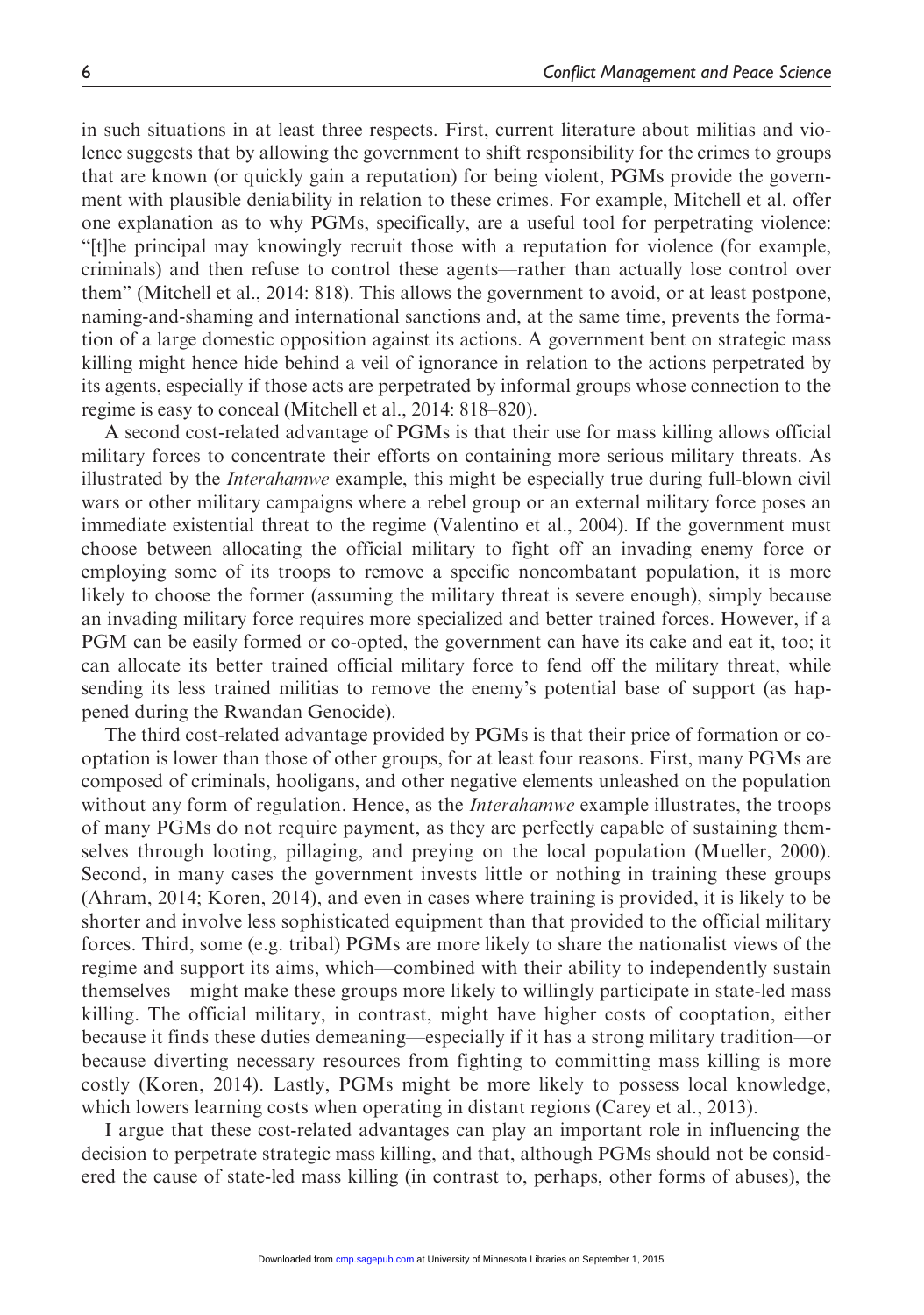availability of PGMs is more likely to "tip the balance" in favor of mass killing in response to an internal threat.

A potential critique of this argument is that it assumes total government control over its PGMs, and implies that the latter are obedient henchmen rather than agents with their own agendas. Although my argument, like other social scientific arguments, is a simplification for the purpose of generalization—in numerous cases militias have demonstrated they can pursue their own interests, even against government aims—this simplification is valid for at least two reasons.

First, none of the advantages mentioned above negates the principal–agent perspective on militias, and in fact the first and third points are quite in tune with it (Ahram, 2014; Mitchell et al., 2014). Second, because the use of militias for mass killing is more likely when the government orchestrates the violence, as the Rwandan example illustrates, one would expect mass killing to be most likely in countries that possess some—albeit limited—level of bureaucratic capacity, not in countries that experience a complete breakdown of state institutions.<sup>8</sup> As I show in the empirical section, this argument is indeed supported by the data. This perspective also helps explain the use of PGMs in different contexts, including where the state maintains a relatively effective hold on the monopoly of violence. Especially where largescale mass killing is concerned, I argue that violence is not the result of agency loss, but rather the result of a well-calculated strategic use of PGMs by the regime. This suggests the highest likelihood of strategic mass killing to be in regimes that can exercise some level of control (with or without plausible deniability) over these organizations, which accordingly suggests the following hypothesis:

H1: The likelihood of state-led mass killing should be positively related to the existence of pro-government militias.

Although this logic suggests that regimes with PGMs will be more likely to engage in mass killing than regimes without PGMs, the existence of militias alone might not necessarily be a good determinant of mass killing. Referring back to the first cost-related advantage discussed above, one might expect groups whose connection to the regime is easier to establish, for example, semi-official militias, to provide a lower degree of plausible deniability. This does not suggest that these groups will not be used for strategic mass killing. As I argued, PGMs provide cost-related advantages other than plausible deniability, which means that perpetrating regimes would still favor using PGMs, even if regime accountability is easier to establish. However, plausible deniability and the ability to shirk responsibility for the crimes is still a significant advantage, so groups that provide it will be favored as a means for perpetrating mass killing. The availability of informal PGMs suggests, in turn, that the tipping point for perpetrating strategic mass killing can be more easily reached, which means that these groups specifically might be more likely to be involved in such extreme violence. These groups (e.g. tribal militias) might also be more likely to self-support and have local knowledge of their areas of operation, which again decreases the costs associated with strategic mass killing. This suggests the following hypothesis:

H2: The likelihood of state-led mass killing should be positively related to the existence of informal or clandestine PGMs, specifically.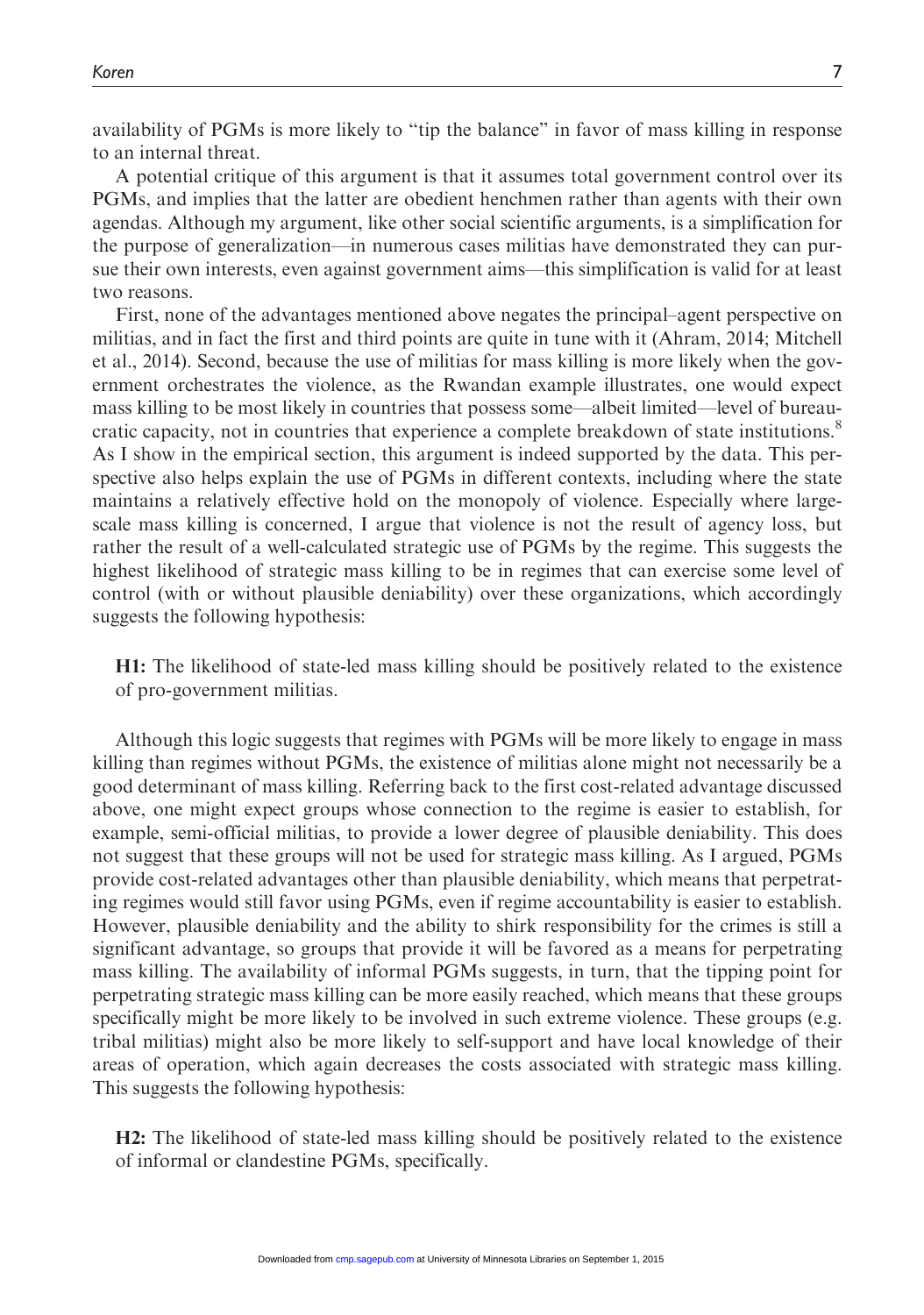Lastly, and most importantly, recall that this paper is mainly concerned with the use of PGMs as an indicator in forecasting models of state-led mass killing. If, as I claim, PGMs make reaching the mass killing tipping point more likely, then more than just statistical and substantive significance, one would expect PGMs to produce a significant *predictive* improvement in forecasting models, when other factors are taken into account. This perspective does not mean that structural factors emphasized by the bodies of research concerned with political violence do not matter. It simply means that PGMs matter as well. This suggests the following hypothesis:

H3: The predictive strength of state-led mass killing forecasting models should significantly increase with the addition of PGM indicators.

## Variable operationalization and research design

In this article I do not attempt to account for all civilian casualties caused by different types of political violence, both because some civilian casualties can be caused by independent PGM actions and because many civilians are unintentionally killed in most conflicts. Victims of mass killing may be members of any group, regardless of their ethnicity, political affiliation, religion, gender or other categorical characteristic. At the same time, because I examine a wide range of internal threat events with different degrees of intensity and duration, I avoid a high-casualty threshold for mass killing (which generally ranges from 25,000 to 50,000 intentional deaths). Hence, I choose a threshold of 1000 intentional civilian deaths for a given mass killing campaign, which I believe is high enough to capture motivated killing of civilians, yet low enough to capture many cases of intentional killing that are neglected by other studies. Lastly, because the focus here is on state-led mass killing, I am only interested in mass killing perpetrated by groups that support the state, and not by organizations defined as a rebel group for a given campaign-year.

The data for coding this dependent variable were obtained from the report ''Assessing risks of state-sponsored mass killing'' written by Ulfelder and Valentino. This dataset covers all mass killing campaigns (as defined above) perpetrated by governments against their own civilians between 1945 and 2008. Ulfelder and Valentino define mass killing as ''any event in which the actions of state agents result in the intentional death of at least 1000 noncombatants from a discrete group in a period of sustained violence . [i]f fewer than 100 total fatalities are recorded annually for any three consecutive years during the event, the event was considered to have ended during the first year within that three-year period in which fatalities dropped below 100 per year (even if killing continues at levels in later years)'' (Ulfelder and Valentino, 2008).<sup>9</sup> Note that, because they are primarily interested in actions perpetrated by governments against their own civilians, Ulfelder and Valentino do not code any mass killing perpetrated as a part of an interstate conflict. It is therefore important to emphasize that in this study I examine only internal threat episodes, and that my findings regarding the effectiveness of PGMs as a predictive indicator of mass killing might not be applicable to interstate conflicts, although they might be suggestive of such a relationship. To code the dependent variable—whether mass killing occurred during a conflict-year or not—a value of 1 was assigned to all conflict years coded in the report as a year during which mass killing took place, and a value of 0 otherwise.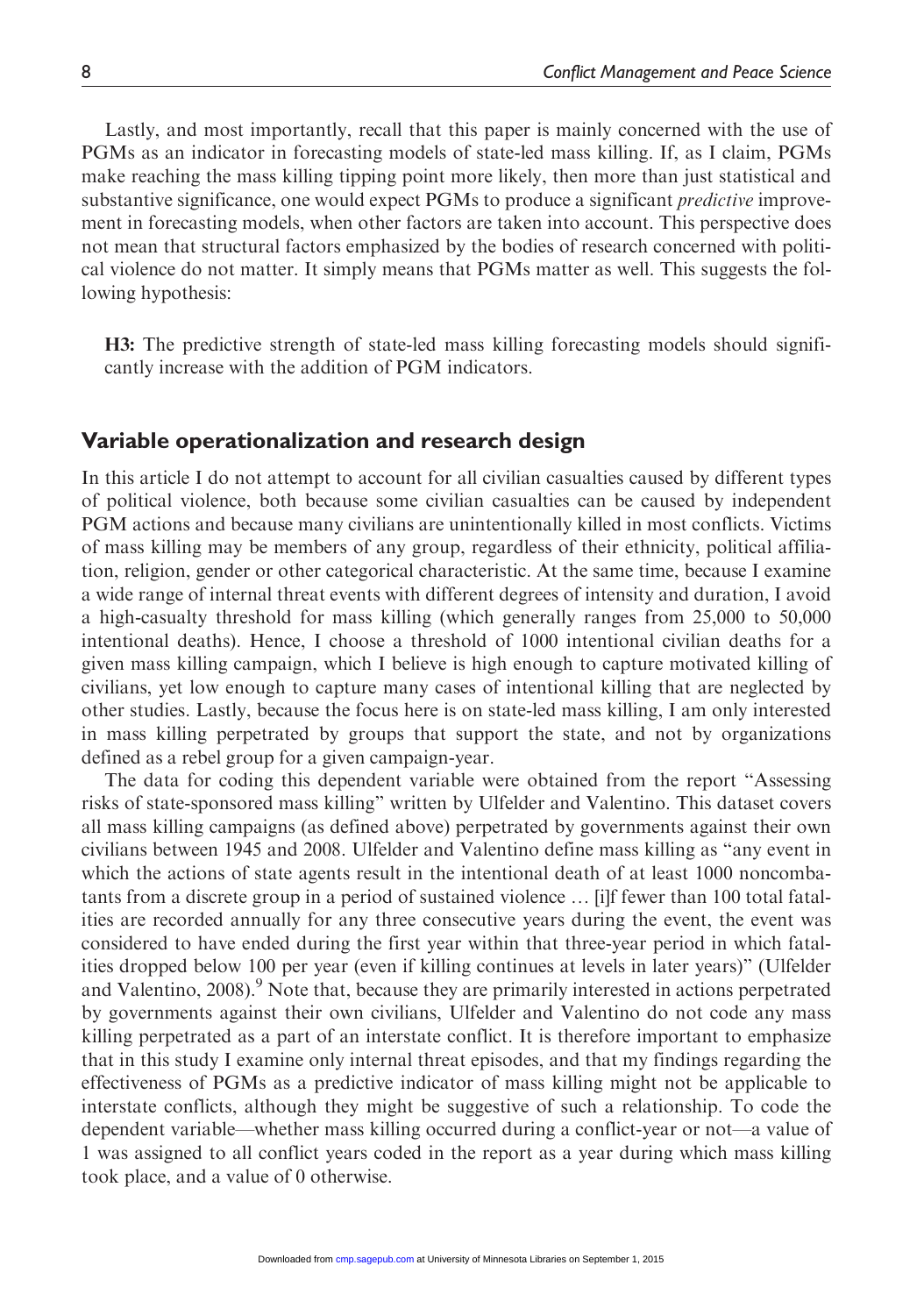To test my hypotheses, I constructed a dataset of 177 different internal threat campaigns, divided into 270 episodes and 848 campaign-years.<sup>10</sup> A campaign-year is defined as any year during which an internal threat episode was ongoing. An episode is defined as a part of the campaign, either the only part (if the campaign was never renewed) or any period during which the campaign was renewed after having subsided. So, for example, the internal threat campaign in Rwanda is coded as having begun in 1990 and ended in 2002. However, as no combatant casualties were recorded for the years 1995 and 1996, this campaign has two episodes: one lasting from 1990 to 1994 (the RPF invasion), and another lasting from 1997 to 2002 (in which the new government under RPF leadership fought the Democratic Forces of the Liberation of Rwanda, or FDLR). The campaign-years analyzed in the dataset are 1990– 1994 and 1997–2002.

The dataset records episodes that began during or after 1981 or ended/were ongoing before or during 2007. I chose 1981 and 2007 as my temporal markers, because they were the same ones used in the Pro-Government Militias Database (PGMD), on which I relied for coding PGMs (Carey et al., 2013). Because I focused on internal threat episodes for modeling temporal dependency, episodes belonging to campaigns that began before 1981 were included in the dataset; renewal episodes began in or after 1981. All state-led mass killing cases mentioned in the "Assessing risks of state-sponsored mass killing" report occurred during one of the internal threat campaigns coded in my data.

Internal threat campaigns were obtained from two different datasets. The first dataset included conflict episodes in Kreutz's (2010a) ''UCDP Conflict Termination Dataset''. Kreutz relies on UCDP/PRIO armed conflict data to code conflict-years, including the years during which each episode began and ended (Kreutz, 2010b: 2).<sup>11</sup> To separate each episode, Kreutz codes seven different types of episode/conflict termination: peace agreements, ceasefire agreement with conflict regulation, ceasefire agreement, victory, low activity, other, and joining alliance (Kreutz, 2010b: 2–3). Based on these criteria, one conflict can have numerous renewal episodes over time. Again, because Ulfelder and Valentino report only intrastate mass killing episodes, I coded only conflicts whose Type 2 score was three, defined as ''[i]nternal armed conflicts between the government of a state and one or more internal opposition group" (Kreutz, 2010b: 6).<sup>12</sup>

In addition to the UCDP Conflict Termination Dataset, I relied on the dataset composed by Stephan and Chenoweth (2008) for coding ''nonviolent'' internal campaigns between 1981 and 2007.<sup>13</sup> These researchers define a campaign as "a series of observable, continuous, purposive mass tactics or events in pursuit of a political objective'', which can last ''anywhere from days to years, distinguishing it from one-off events or revolts'' (Chenoweth, 2008: 1). Nonviolent resistance is defined as ''a civilian based method used to wage conflict through social, psychological, economic, and political means without the threat or use of violence'' (Stephan and Chenoweth, 2008: 9). For both databases, an observation was defined as a campaign-year. For each internal threat episode, I included the year the episode began, ended, and any year in-between.<sup>14</sup> Using both datasets allowed me to take into account a wider variety of internal threat campaigns—in terms of violence levels and duration—than is examined in extant literature.

Explanatory variables were obtained from various data sources.<sup>15</sup> I relied on the PGM Dataset created by Carey et al. (2013) to code PGM indicators. The authors define a PGM as a group identified by primary sources as pro-government or sponsored by a national or sub-national government; that is not considered part of the security force; that is armed; and that has some level of organization (Mitchell and Carey, 2013: 5). The PGM country-year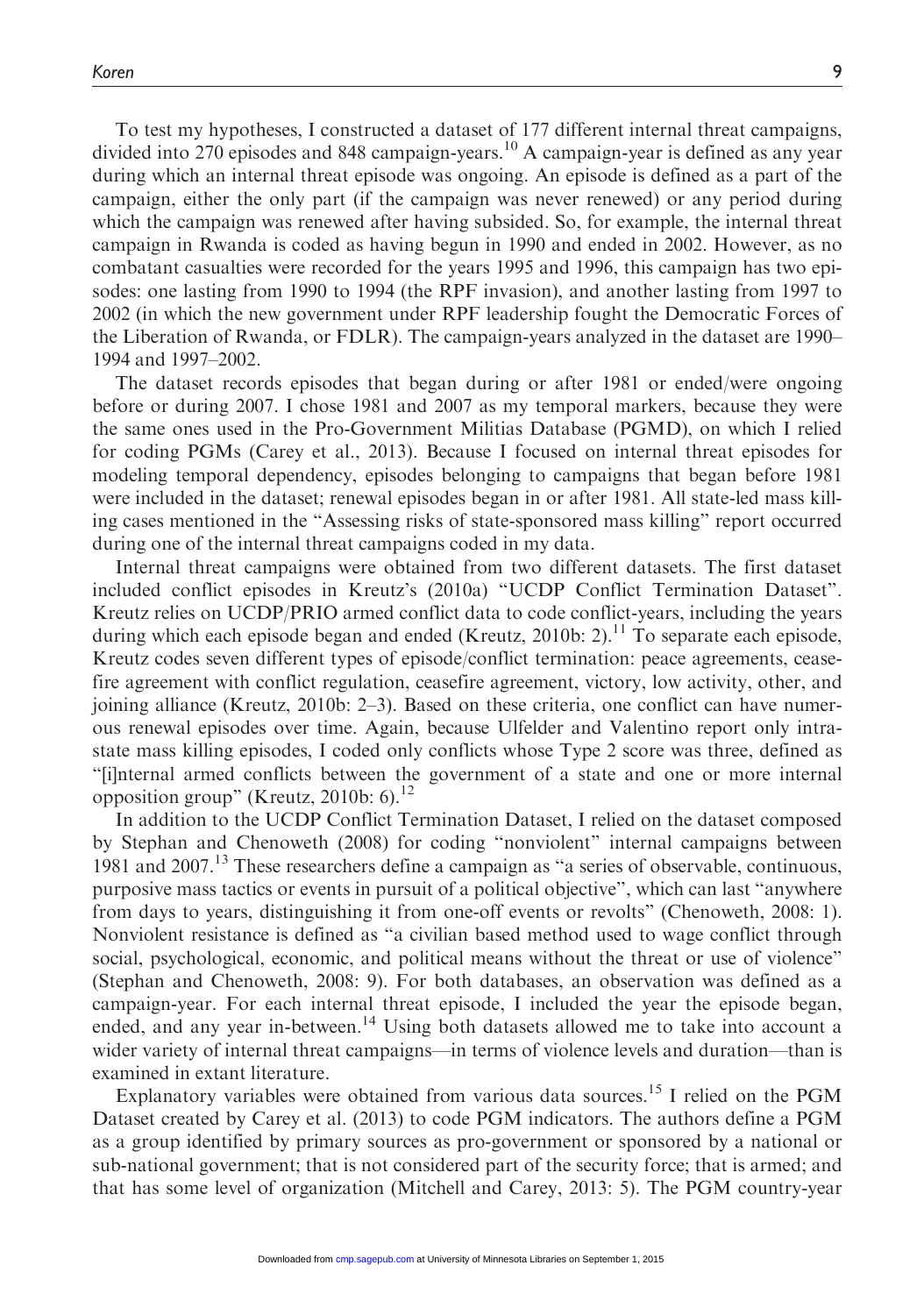dataset codes both the type of PGM (semi-official or informal) and their activity or presence for a given year, with ''presence'' referring to situations where no information about the PGM's disbandment was found.

Because the focus of this paper is state-led mass killing, it is important to stress that PGMs have been mentioned in primary and secondary sources in connection with perpetrating violence against different groups of both combatants and noncombatants.16 However, this evidence does not necessarily suggest that PGMs are systemically more likely to be involved in mass killing, which—as mentioned above—might require a significantly higher degree of state capability. Although the case study of Rwanda presented in the previous section shows that the Interahamwe PGM was directly involved in much of the killing, providing extensive cross-national anecdotal evidence is not feasible within the scope of this paper. However, the question of how much of the killing is actually perpetrated by PGMs, especially when considering that Ulfelder's and Valentino's death estimates are conservative compared with other official sources, is of secondary importance for the purpose of forecasting mass killing. In other words, PGM availability increases the likelihood of state-led mass killing, not necessarily its scope. $17$ 

To test hypothesis H1—regarding the role of PGMs—and hypothesis H2—regarding the role of informal militias—I coded four binary variables. The first two indicators code the existence of semi-official PGMs. A PGM was coded as ''semi-official'' if it was mentioned in primary sources as having ''a formally and/or legally acknowledged status'' (Mitchell and Carey, 2013: 11). A value of 1 was assigned to campaign-years during which a semi-official PGM was coded as present (Semi-official militias present<sup>18</sup>) or active (Semi-official militias active<sup>19</sup>), and a value of 0 otherwise. I also coded two additional binary variables to account for the existence of informal PGMs. A pro-government militia was specifically coded as ''informal'' if ''the link . is not officially or formally acknowledged'' (Mitchell and Carey, 2013) by the government. A value of 1 was assigned to campaign-years during which an informal PGM was coded as present (Informal PGM present<sup>20</sup>) or active (Informal PGM *active*<sup>21</sup>), and a value of 0 otherwise.<sup>22</sup>

Additional indicators were included to account for other explanations the literature provides on state-led violence and mass killing discussed above. As both regime-centric approaches emphasize the importance of democracy in decreasing the likelihood of violence against civilians and mass killing specifically, I included a democracy indicator. I relied on the ''democracy'' score included in the ''Democracy–Dictatorship'' dataset composed by Cheibub et al.  $(2010)$  to code a binary variable *(Democracy)* denoting whether the regime was a democracy or not. This dataset was preferred to the more widely used Polity IV dataset (Marshall et al., 2014) because it has been suggested that the latter might be susceptible to some biases (e.g. Trier and Jackman,  $2008$ ).<sup>23</sup>

Likewise, proponents of the rationalist body of scholarship have suggested a relationship between mass killing and economic prosperity (e.g. Esteban et al., 2010). To account for the potential effect of income per capita, I coded a continuous variable (Log GDPpc) denoting the log of the average GDP per capita (in current US Dollars) for a given conflict-year. Because my dependent variable is based on quantitative standards, the possibility exists that countries with larger population might naturally be more likely to experience state-led mass killing as defined above. Hence, I coded a continuous variable ( $Log Pop$ ) denoting the log of the size of the country's population for a given conflict-year to account for this possibility. Data for both population and GDP per capita were obtained from the "GDP and population data updated to 2011" composed by Gleditsch  $(2013).^{24}$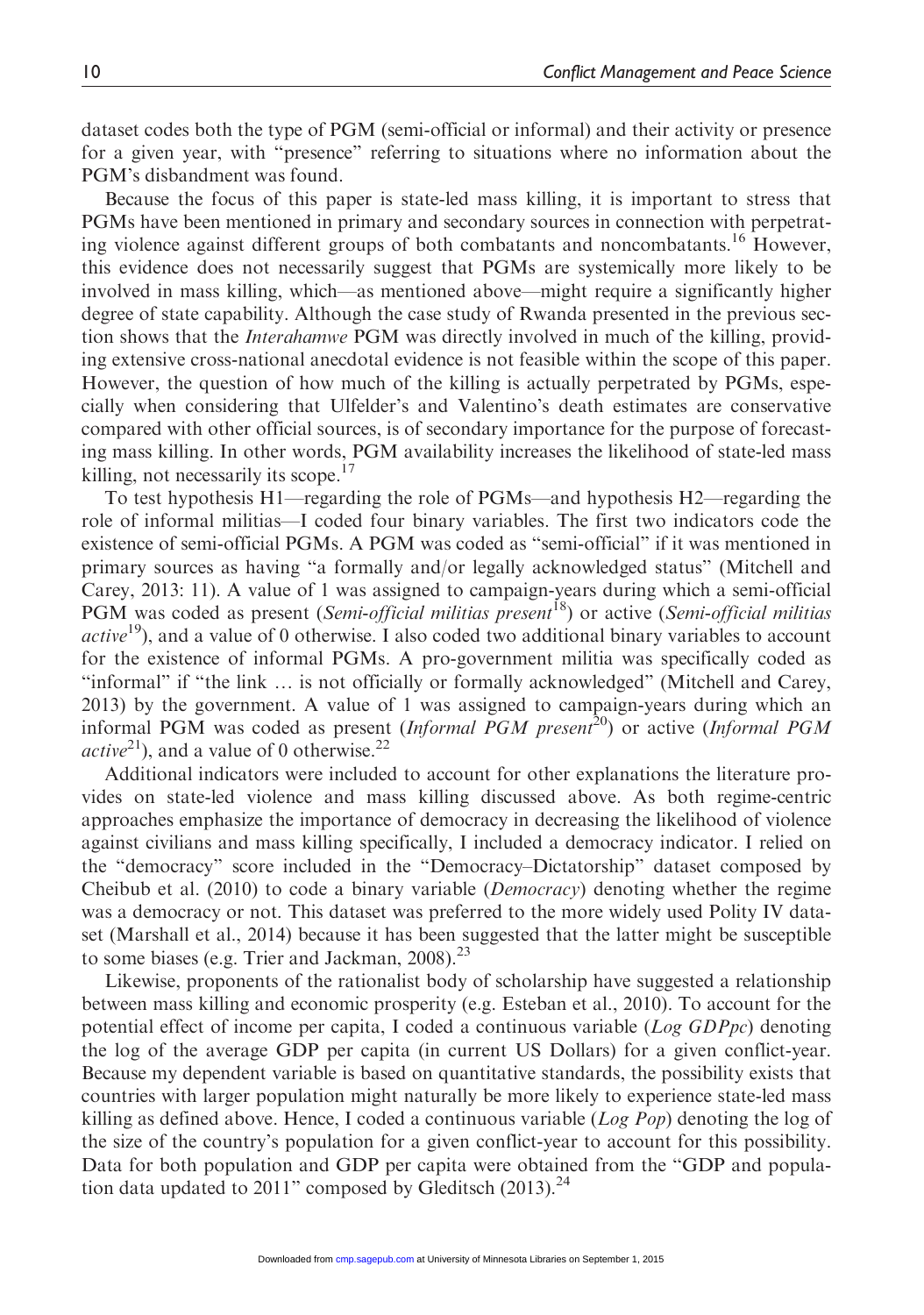Because the rationalist body of scholarship strongly suggests that strategic mass killing is more likely during civil wars, I included a binary variable (*War.ep*) denoting whether a given episode experienced more than 1000 combatant casualties (based on minimal estimates; Lacina and Gleditsch, 2009). Alternatively, as a result of being relatively short in duration (lasting from days to at most weeks), coups d'e´tats might be less likely to generate strategic mass killing as an instantaneous response. I relied on data from Powell and Thyne (2011) to code a binary variable (*Coup d'état*) denoting whether a coup d'état occurred in a given year.<sup>25</sup> I also created a binary variable (*Nonviolent.campaign*) measuring whether a campaign was primarily nonviolent (assigned a value of 1) or not, according to the Stephan and Chenoweth dataset. To account for the possibility that episodes in campaigns that previously experienced mass killing might experience it again, I coded a binary variable (MKConf). Episodes in campaigns that previously experienced mass killing were given a score of 1; 0 otherwise. To account for potential regional variation in violence, I coded binary indicators for Africa (Africa), Asia and Oceania (Asia.Ocean), Europe (Europe) and the Middle East  $(ME)^{26}$ 

Lastly, I argued earlier that if PGMs are more likely to be used rationally for strategic mass killing, in comparison with other forms of less severe violence, then one might expect the highest likelihood of mass killing using PGMs to be observed in states that do not experience a complete breakdown of state institutions. This allows their governments to exercise some degree of control over PGMs and suggests a curvilinear relationship, with the most dangerous cases (i.e. cases that are most likely to perpetrate mass killing using PGMs) involving intermediate state capability. To proximate bureaucratic capacity, I used the percentile rank for a given country's mean rule-of-law estimates for a given year (Rule-of-law) obtained from the World Bank's World Development Indicators (2015). A squared polynomial term (Rule-of-law2) is also included to account for the expected negative curvilinear relationship, as regimes with a high rule-of-law score are more likely to respect human rights and, therefore, less likely to perpetrate mass killing.27

## Empirical analysis and results

To test my hypotheses, I utilize four different logistic regression (logit) models, the results of which are reported in Table 1. I relied on the method of modeling time dependence in binary data using cubic time polynomials presented by Carter and Signorino (2010). The first year in each episode (either new or renewed) was assigned a value of 0, with every consecutive year assigned a correspondingly increasing value.<sup>28</sup> In addition, I provide the first difference change in probability for statistically significant variables ( $p \lt 0.05$ , two-tailed test) to highlight the substantive impact of variables whose effect is unlikely to be random in Online Appendix I, owing to space limitations. Taken together, statistical significance and substantive effects tell us how likely PGM indicators are to impact state-led mass killing during internal threat episodes in in-sample data, but they tell us little about their strength as a predictive indicator. To assess the improvement in the predictive strength of state-led mass killing forecasting models when PGM indicators are included, I evaluate the change in the area under the curve (AUC) for receiver–operator characteristic (ROC) curves of these four models (Ward et al., 2010).

The improvement in AUCs provided by PGM indicators is evaluated in three phases. In the first phase, the AUC of the ROC curve of each model is compared with those of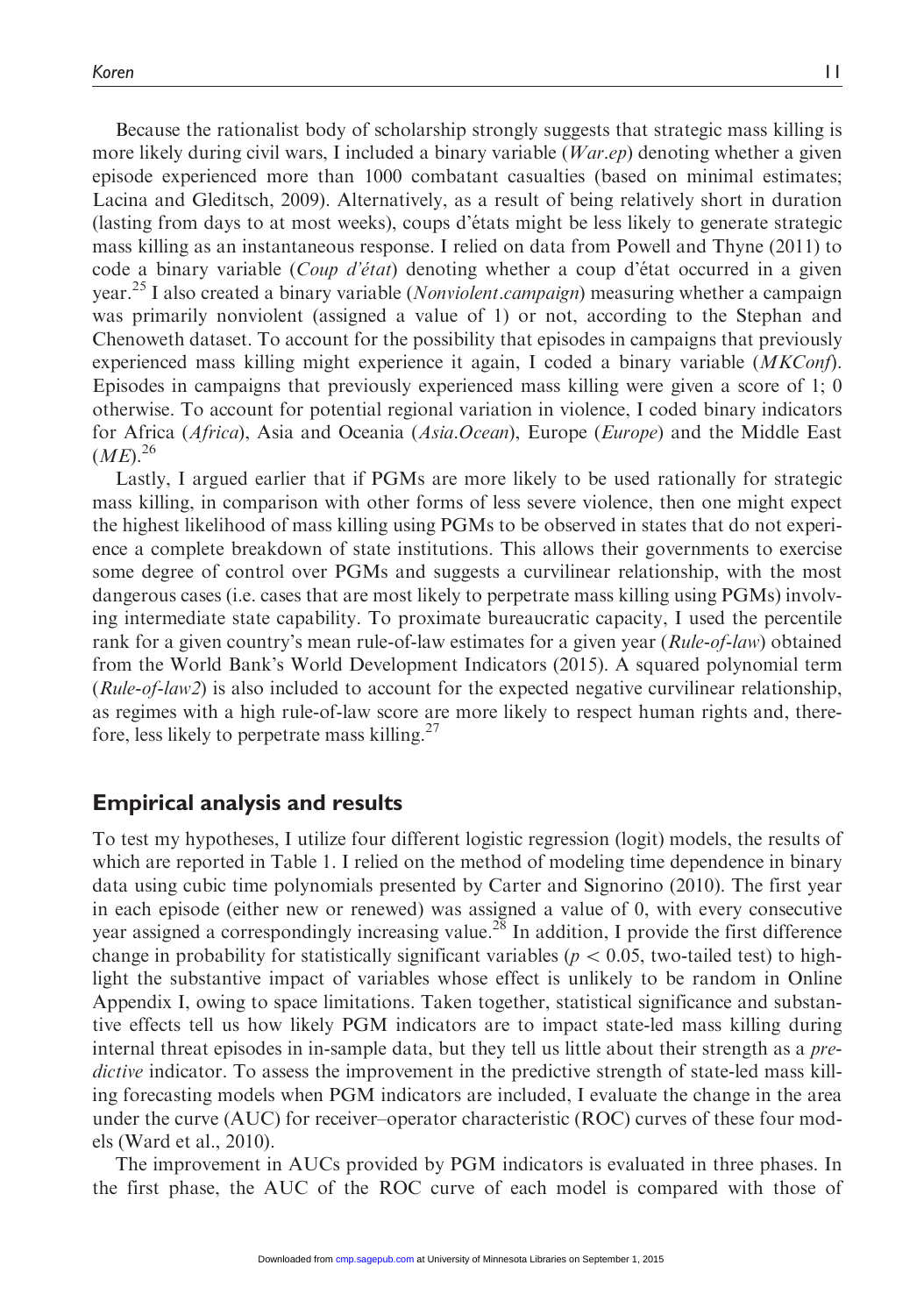| Table 1. Potential indicators of                                                                            |                                                                                                                                  | state-led mass killing during internal threat episodes, 1981-2007    |                                         |                                         |
|-------------------------------------------------------------------------------------------------------------|----------------------------------------------------------------------------------------------------------------------------------|----------------------------------------------------------------------|-----------------------------------------|-----------------------------------------|
| Explanatory variable                                                                                        | Model                                                                                                                            | Model II                                                             | Model III                               | Model IV                                |
| Democracy                                                                                                   |                                                                                                                                  | 0.1355 (0.4668)                                                      | $-1.1180 * (0.2427)$                    | $-1.1530 * (0.2442)$                    |
|                                                                                                             |                                                                                                                                  | 0.0552(0.0337)                                                       |                                         |                                         |
|                                                                                                             |                                                                                                                                  | $-0.0020 * (0.0006)$                                                 |                                         |                                         |
| Rule-of-law<br>Log GDPpc<br>Log GDPpc<br>Log pop<br>Coup d'état<br>Nonrviolent.campaign<br>War.ep<br>WKConf |                                                                                                                                  |                                                                      |                                         |                                         |
|                                                                                                             |                                                                                                                                  | $\begin{array}{l} -0.1651~(0.4366) \ -0.7936~*~(0.3717) \end{array}$ | $-0.4935(0.3010)$<br>$-0.9170*(0.1838)$ | $-0.5032(0.3016)$<br>$-0.8726*(0.1884)$ |
|                                                                                                             |                                                                                                                                  |                                                                      | $-1.0820 * (0.4866)$                    | $-1.0780 * 00.4870$                     |
|                                                                                                             |                                                                                                                                  |                                                                      | $-1.2270 * (0.3788)$                    | $-1.2320 * 0.3787$                      |
|                                                                                                             |                                                                                                                                  |                                                                      | 2.0500 * (0.2338)                       | 2.0540 * (0.2341                        |
|                                                                                                             |                                                                                                                                  |                                                                      | $0.6106 * (0.2053)$                     | $0.6508 * (0.2077)$                     |
| Africa                                                                                                      |                                                                                                                                  |                                                                      | 0.6886 (0.4310)                         | 0.7117(0.4314)                          |
| Asia.Ocean<br>Europe<br>ME                                                                                  |                                                                                                                                  |                                                                      | $1.150 * (0.4243)$                      | $1.1750 * (0.4251)$                     |
|                                                                                                             |                                                                                                                                  |                                                                      | 0.9042 (0.5183)                         | 0.8906 (0.5181)                         |
|                                                                                                             |                                                                                                                                  |                                                                      | $-0.8960(0.5633)$                       |                                         |
|                                                                                                             | 0.1838 (0.1587)                                                                                                                  | $(91116)$ * $(0.4116)$                                               | $0.7502 * (0.2598)$                     | $-0.8645(0.5688)$<br>0.8179 * (0.3434)  |
| Semi-Official PGM present<br>Informal PGM present<br>Semi-Official PGM active<br>Informal PGM active        | $0.7352 * (0.1581)$                                                                                                              | $.5652 * (0.4136)$                                                   | $0.7561 * (0.2366)$                     | 0.5598 (0.3021                          |
|                                                                                                             |                                                                                                                                  |                                                                      |                                         | 0.0851 (0.3070)                         |
|                                                                                                             |                                                                                                                                  |                                                                      |                                         | 0.2746 (0.2674)                         |
|                                                                                                             | $0.1891 * (0.0805)$                                                                                                              | 0.4821 (0.3602)                                                      | 0.1521 0.1074                           | 0.1500 (0.1080)                         |
|                                                                                                             | $-0.0129(0.0114)$                                                                                                                | $-0.0212(0.1120)$                                                    | $-0.0134(0.0143)$                       | $-0.0130(0.0143)$                       |
| $\begin{array}{l} \bar{I} \bar{m} e^2 \\ \bar{I} \bar{m} e^2 \\ \bar{I} \bar{m} e^3 \end{array}$            | 0.0002(0.0004)                                                                                                                   | $-0.0009(0.0085)$                                                    | 0.00005 (0.0005)                        | $-0.00004(0.0005)$                      |
|                                                                                                             | $-1.0081 * (0.1536)$                                                                                                             | 1.9753 (1.9911)                                                      | $3.5100 * (1.4580)$                     | $3.3470 * (1.4650)$                     |
| Constant<br>N (campaign-years)<br>AIC                                                                       | 822                                                                                                                              | 255                                                                  | 822                                     | 822                                     |
|                                                                                                             | 1088.4                                                                                                                           | 254.83                                                               | 772.41                                  | 775.32                                  |
|                                                                                                             | Coefficient estimates for each variable are reported, with clustered standard errors in parentheses; $*$ $\mathfrak{p} < 0.05$ . |                                                                      |                                         |                                         |

| i                                                                 |
|-------------------------------------------------------------------|
| ļ                                                                 |
|                                                                   |
| 1981_7007                                                         |
|                                                                   |
| )<br> }                                                           |
|                                                                   |
|                                                                   |
|                                                                   |
|                                                                   |
|                                                                   |
| ミリニミ                                                              |
|                                                                   |
|                                                                   |
|                                                                   |
|                                                                   |
| )                                                                 |
|                                                                   |
|                                                                   |
| ١                                                                 |
|                                                                   |
|                                                                   |
|                                                                   |
| $\frac{3}{2}$                                                     |
| ֧֪֪֪֚֞֟֓֝֝֝<br>֧֧֧֪֪֧֓֝֓֝֟֓֟֓֟֓֟֓֟֓֟֓֟֓֟֓֟֓֟֓֟֓֟֓֝֬֝֟֝֬֝֟֝֬֝֬֝֓֝֬ |
|                                                                   |
|                                                                   |
|                                                                   |
|                                                                   |
|                                                                   |
|                                                                   |
|                                                                   |
|                                                                   |
| l                                                                 |
| $\ddot{\phantom{a}}$                                              |
|                                                                   |
|                                                                   |
| )<br>)<br>-                                                       |
|                                                                   |
|                                                                   |
|                                                                   |
| a h a<br>ì                                                        |
|                                                                   |
| I                                                                 |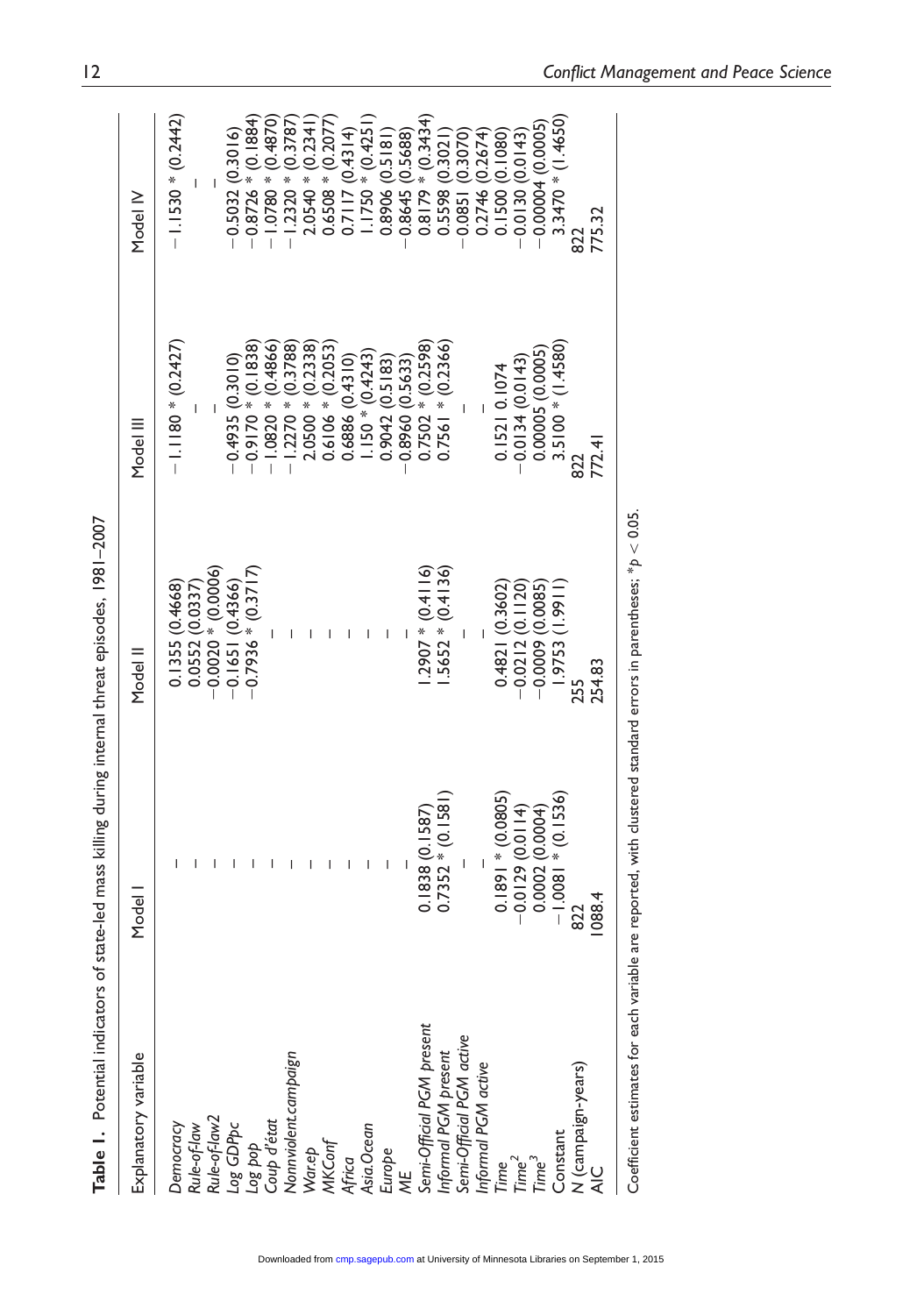identical model specifications that do not include PGM indicators for in-sample data. In the second phase, I conduct a leave-one-out cross-validation analysis (e.g. Beck, 2001) to highlight the fact that including PGM indicators in the model reduces forecast error. For the second phase, I repeat the process used in the first phase, only this time each observation's prediction is computed from a re-estimated model using a dataset that does not include that observation. In the third phase, I test the coefficient estimates obtained from in-sample data (presented in Table 1) on independently coded, out-of-sample data for the years 2008–2013 (i.e. observations that were not used in the estimation of the coefficients initially) to highlight the strength of PGMs as an overall predictive indicator. I show that in almost every case, PGM indicators significantly increase the predictive strength of a given model and reduce forecast error, which confirms hypothesis H3. Owing to space limitations, the ROCs of non-PGM inclusive models are provided in Online Appendix I.

Table 1 presents the statistical results of four different models. These results lend support to hypotheses H1 and, to a lesser extent, H2. Model I includes only PGM-centric variables, as well as cubic-time polynomials, to account for duration related effects. As the results show, the existence of informal PGMs alone is statistically significant, which supports hypothesis H2, but not necessarily H1. Model II provides a robustness test to my theoretical argument by accounting for the expected curvilinear relationship between state capability (approximated by the rule-of-law indicator) and strategic mass killing when PGM and some structural variables are included.<sup>29</sup> Most importantly, the existence of informal PGMs and semi-official PGMs shows a significant and positive association with state-led mass killing, while *rule-of-law2* shows a significant and negative association, which underscores the significant advantages provided by PGMs to regimes that are able to exploit these groups. The log population variable is statistically significant and negatively associated with mass killing, which suggests that—as countries with smaller populations are more likely to experience mass killing—the quantitative standard used for coding the latter does not bias these results.30

In model III, political, economic, conflict type and regional indicators—which the literature on political violence and mass killing points to as potential predictors of violence—are added to the model. Importantly, once these structural factors are taken into account, the existence of semi-official and informal PGMs is again significant, which supports hypothesis H1, and suggests that PGMs are important in ''tipping the balance'' toward mass killing. In addition to PGM-centric variables, democracy, nonviolent campaigns and coups d'état are significant and show a negative association with state-led mass killing, as expected. The occurrence of mass killing in previous episodes, a civil war and a regional designation of Africa or Asia (in comparison to the Americas) shows a significant positive association with state-led mass killing. The log population variable is again statistically significant and negatively associated with mass killing.

Model IV is identical to model III, only in this case the reported activity of both semiofficial and informal PGMs is included, in addition to their presence indicators.<sup>31</sup> On the whole, all the significant coefficients from model III maintain their significance and sign, with the exception of informal PGMs. The Akaike Information Criterion (AIC) score of model III is lower, which suggests that model III provides a slightly better fit for the data than model IV, that is, adding PGM activity measures does not improve this model. More important, however, is the fact that the AIC in both models III and IV is significantly lower than the AIC score of a similar model that does not include PGM-related variables, which suggests that including PGMs in these models improves their fit.<sup>32</sup> Note that the lower AIC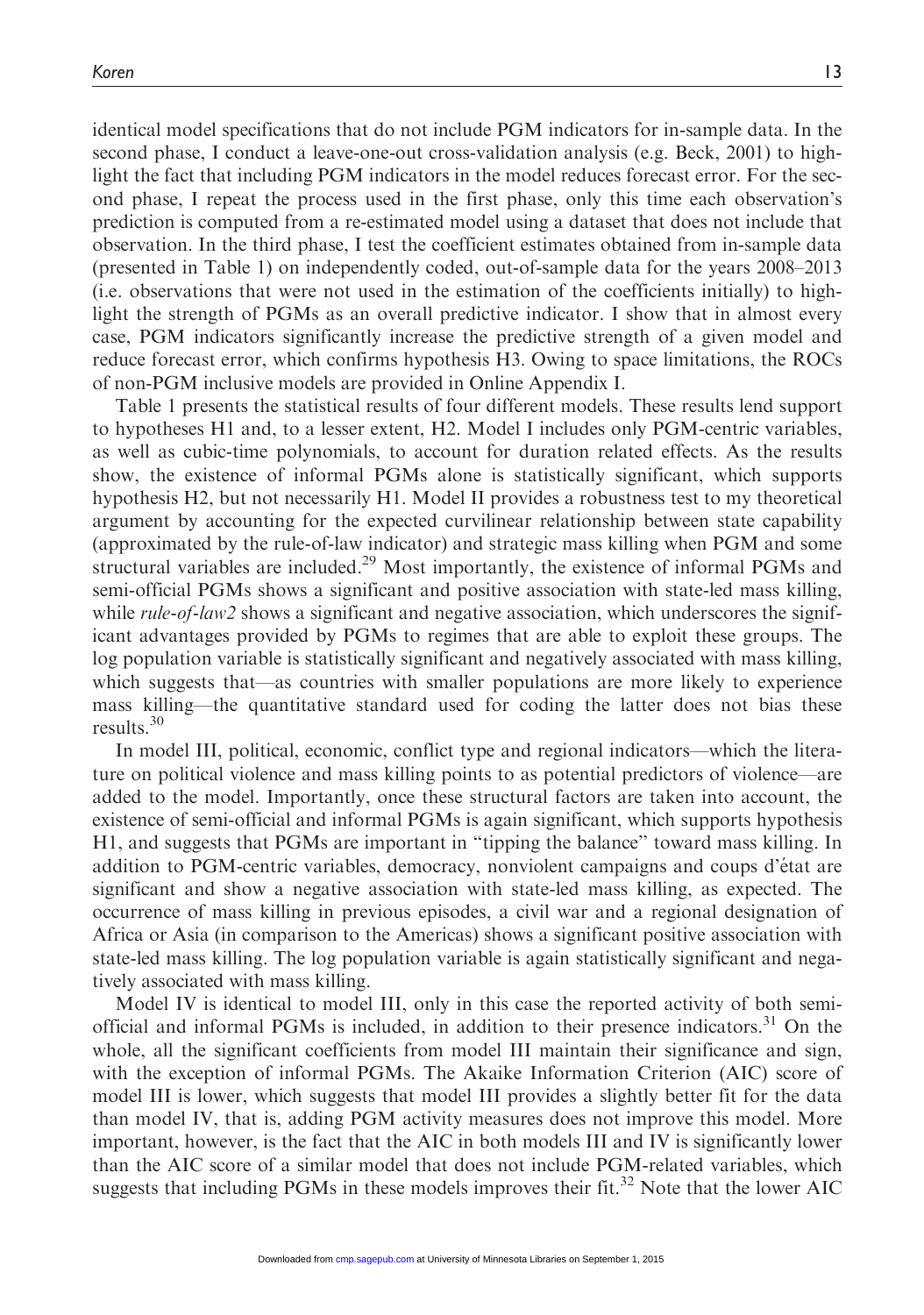scores of model II are mainly the result of a smaller N and do not necessarily indicate better model fit in relations to models III and IV. On the whole, AIC scores suggest that the best explanatory models should include both structural (i.e. regime-centric, conflict type, and regional indicators) and PGM indicators. Owing to space limitations, the first difference change in probability for statistically significant variables ( $p < 0.05$ , two-tailed test) is provided in Table AI-I, Online Appendix I.

As mentioned above, statistical and substantive estimates tell us little about the strength of PGMs as predictive indicators of state-led mass killing. To evaluate whether including PGM indicators improves the predictive strength of a given model, I also provide the AUC for the ROC curve of each model with and without PGM indicators. I do so, as discussed above, in three phases, moving from in-sample data, through cross-validation, to out-ofsample data. The ROC of a given model shows the ratio of state-led mass killing cases correctly classified (true positives rate) to that of mass killing cases incorrectly classified (false positives rate). To evaluate whether a change in the AUC of a given model produced by including PGM indicators is significant, I use the DeLong et al. (1988) test.

In the first phase, I evaluate the change in prediction strength of the four models presented in Table 1 using in-sample data, that is, the data used to produce these models' estimates. Figure 1 shows the ROC curves for the four models presented in Table 1 with 95% confidence intervals for the AUC of each model. Table 2 presents the AUC of each model and whether it was significantly (to a  $p < 0.05$  level) different from that of an identical model that does not include PGM indicators based on the DeLong et al. test, as well as the difference in model fit based on AIC scores. As Table 2 shows, in each case adding PGM indicators provides a significant improvement in predictive strength, in comparison to a baseline model, which lends strong support to hypothesis H3.

Although these estimates suggest that PGM indicators improve the predictive strength of state-led mass killing models, they do not account for the forecast error that might result by including or omitting these measures. Moreover, although AIC scores are useful in model selection, they are dataset specific. This means that although these scores inform us about a given model's ability to explain the observed data, they do not provide a measure of forecasting accuracy. Hence, in the second phase, I provide an estimate of forecast error of each model, as well as whether the difference in forecast error produced by including PGM indicators is preferred, by way of leave-one-out cross-validation. Specifically, I repeat the process utilized in the first phase using the same coefficient estimates presented in Table 1, only this time each observation's prediction is computed from a re-estimated model using a dataset that does not include that observation. This process is repeated (in a randomized fashion) for each observation in the data.

Figure 2 shows the ROC curves for the four models with 95% confidence intervals for the AUC of each model based on leave-one-out cross-validation data simulations. Table 3 presents the AUC of each model and whether this area was significantly (to a  $p < 0.05$  level) different than that of an identical model that does not include PGM indicators based on the DeLong et al. test. However, instead of AIC scores, I provide each model's cross-validation forecast error estimates, which report the ratio of times a given model failed to correctly predict the outcome of the *n*th observation using a dataset composed of  $n - 1$  observations to all prediction attempts. A better model is therefore a model with a smaller prediction error. As Table 3 illustrates, PGM-inclusive models produce a significantly larger AUC, even when cross-validated data are used. Moreover, the leave-one-out cross-validation estimates show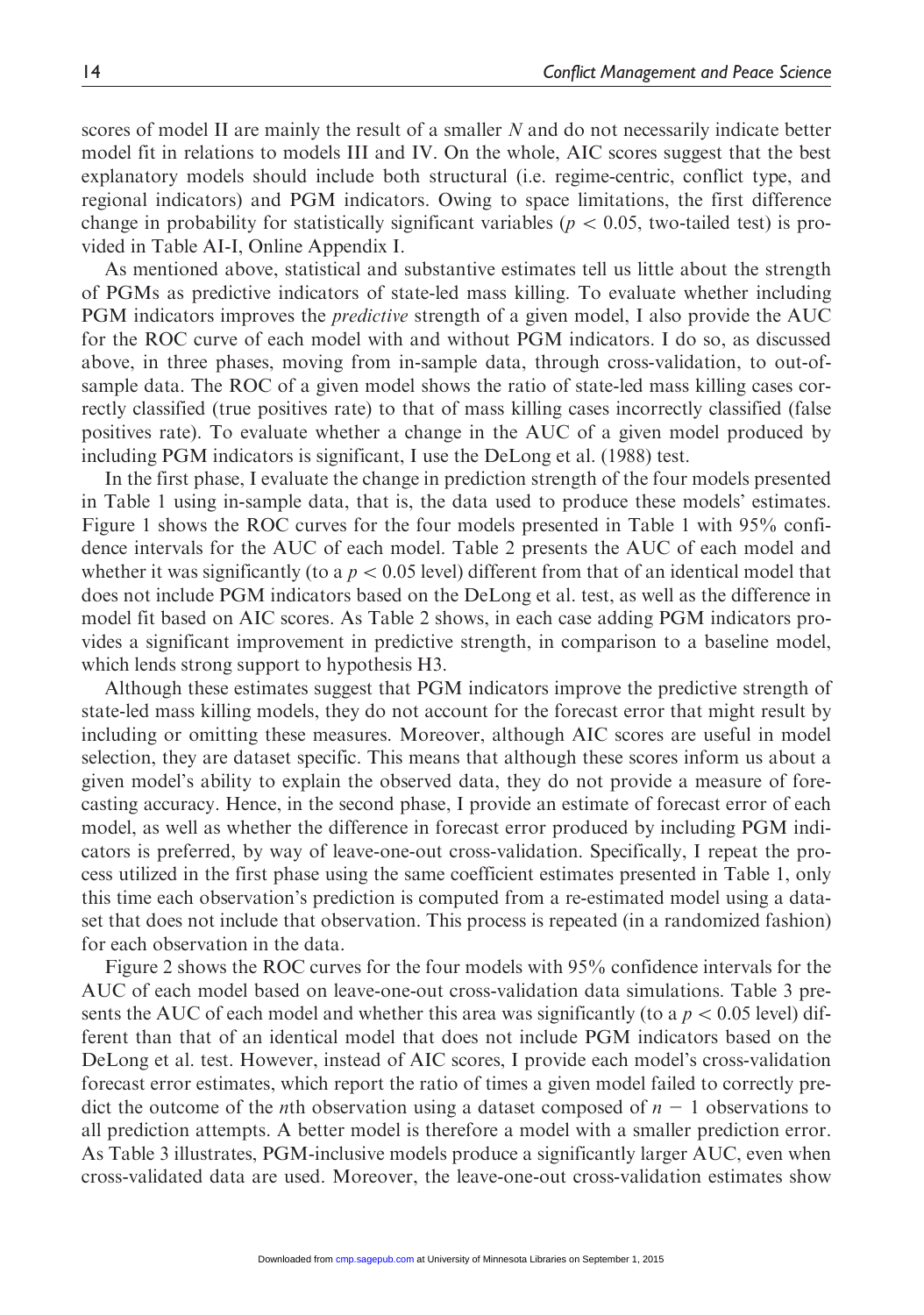

Figure 1. In-sample ROC curves state-led mass killing logit models, 1981–2007.

that, in all but model IV, including PGM indicators also reduces the estimated forecast error. These findings lend strong support to hypothesis H3.

Having shown the improvement in the predictive strength in state-led mass killing models when PGM indicators are included using both in-sample data and leave-one-out cross-validation, I repeat the process used in the first phase with out-of-sample data as an auxiliary robustness test in the third phase. Namely, I utilize the coefficient estimates obtained from in-sample data (presented in Table 1) on an independently coded out-of-sample dataset that was not used in the estimation of these coefficients in the first place to produce new AUC estimates. This out-of-sample dataset includes 33 internal threat episodes that began after 2008 and ended or were ongoing before or during 2013 (a total of 50 campaign-years), based on conflict (Themner and Wallensteen, 2014) and civil disobedience campaigns data. Outof-sample mass killing data and PGM indicators (both activity and presence) were coded using the same guidelines used by the authors of the original datasets on which I drew for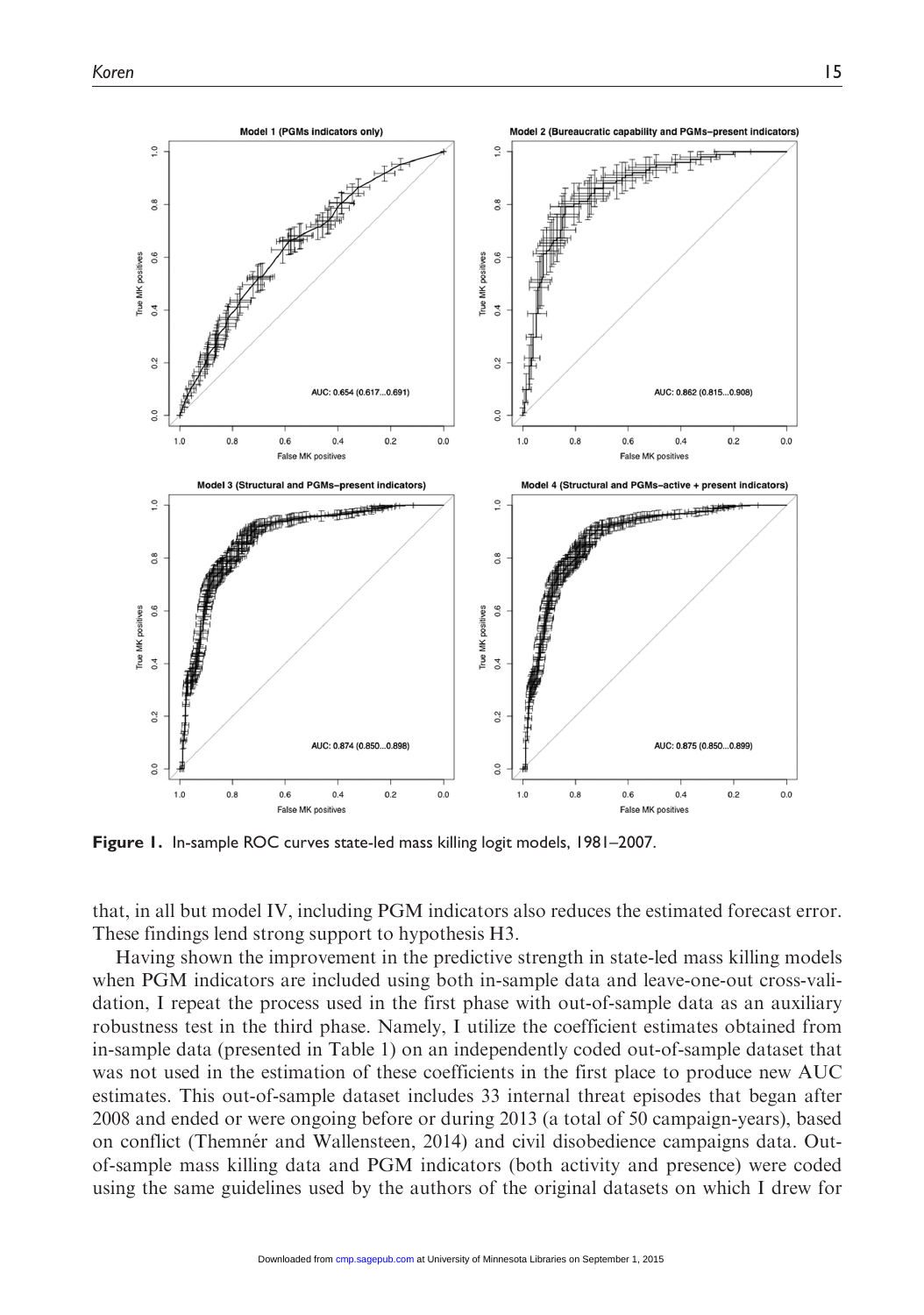| Table 2. In-sample predictions,                                                                                                                                                                                                                             | state-led mass killing logit models, 1981-2007                                                                                               |                                                                                                                                        |                                                                                                                                               |                                                                                                                                                 |
|-------------------------------------------------------------------------------------------------------------------------------------------------------------------------------------------------------------------------------------------------------------|----------------------------------------------------------------------------------------------------------------------------------------------|----------------------------------------------------------------------------------------------------------------------------------------|-----------------------------------------------------------------------------------------------------------------------------------------------|-------------------------------------------------------------------------------------------------------------------------------------------------|
|                                                                                                                                                                                                                                                             | Model I                                                                                                                                      | Model II                                                                                                                               | Model III                                                                                                                                     | Model IV                                                                                                                                        |
| AUC (without PGM indicators)<br>Favored AUC<br>AIC (with PGM indicators)<br>AIC (without PGM indicators)<br>AUC (with PGM indicators)<br>N (campaign-years)<br>DeLong et al. test<br>Favored AIC                                                            | Model with PGM indicators<br>AUC with PGM indicators<br>0.654 [0.617-0.691]<br>0.614 [0.577-0.652]<br>$p = 0.0065$<br>1088.4<br>110.6<br>822 | Model with PGM indicators<br>AUC with PGM indicators<br>0.813 [0.762-0.864]<br>0.862 [0.815-0.908]<br>$p = 0.0049$<br>273.88<br>254.83 | Model with PGM indicators<br>AUC with PGM indicators<br>0.864 [0.839-0.890]<br>0.874 [0.850-0.898]<br>$p = 0.0062$<br>785.38<br>772.41<br>822 | Model with PGM indicators<br>AUC with PGM indicators<br>$0.864$ [0.839-0.890]<br>$p = 0.0040$<br>0.875 [0.850-0.899]<br>785.38<br>775.32<br>822 |
| Confidence intervals in brackets, null hypothesis for DeLong et al. (1988) test for two correlated ROC curves: true difference in AUC is equal to 0.<br>Table 3. Leave-one-out cross-validation predictions, state-led mass killing logit models, 1981-2007 |                                                                                                                                              |                                                                                                                                        |                                                                                                                                               |                                                                                                                                                 |
|                                                                                                                                                                                                                                                             | Model I                                                                                                                                      | Model II                                                                                                                               | Model III                                                                                                                                     | Model IV                                                                                                                                        |
| AUC (with PGM indicators)<br>AUC (without PGM indicators)<br>(with PGM indicators)<br>DeLong et al. test<br>Favored AUC<br>Forecast error                                                                                                                   | AUC with PGM indicators<br>0.537 [0.496-0.578]<br>0.621 [0.582-0.659]<br>$p = 6.599e-08$<br>0.383                                            | AUC with PGM indicators<br>0.835 [0.784–0.885]<br>0.782 [0.727–0.837]<br>$p = 0.0044$<br>0.203                                         | AUC with PGM indicators<br>0.853 [0.826-0.879]<br>$0.862$ [0.836-0.887]<br>$p = 0.0097$<br>0.209                                              | AUC with PGM indicators<br>0.213<br>0.853 [0.826-0.879]<br>0.861 [0.836-0.887]<br>$p = 0.0272$                                                  |
| (without PGM indicators)<br>Favoured forecast error<br>N (campaign-years)<br>Forecast error                                                                                                                                                                 | Model with PGM indicators<br>0.451<br>822                                                                                                    | Model with PGM indicators<br>0.290<br>255                                                                                              | Model with PGM indicators<br>0.213<br>822                                                                                                     | No significant difference<br>0.213<br>822                                                                                                       |

Downloaded from [cmp.sagepub.com](http://cmp.sagepub.com/) at University of Minnesota Libraries on September 1, 2015

Confidence intervals in brackets; null hypothesis for DeLong et al. test for two correlated ROC curves: true difference in AUC is equal to 0.

Confidence intervals in brackets; null hypothesis for DeLong et al. test for two correlated ROC curves: true difference in AUC is equal to 0.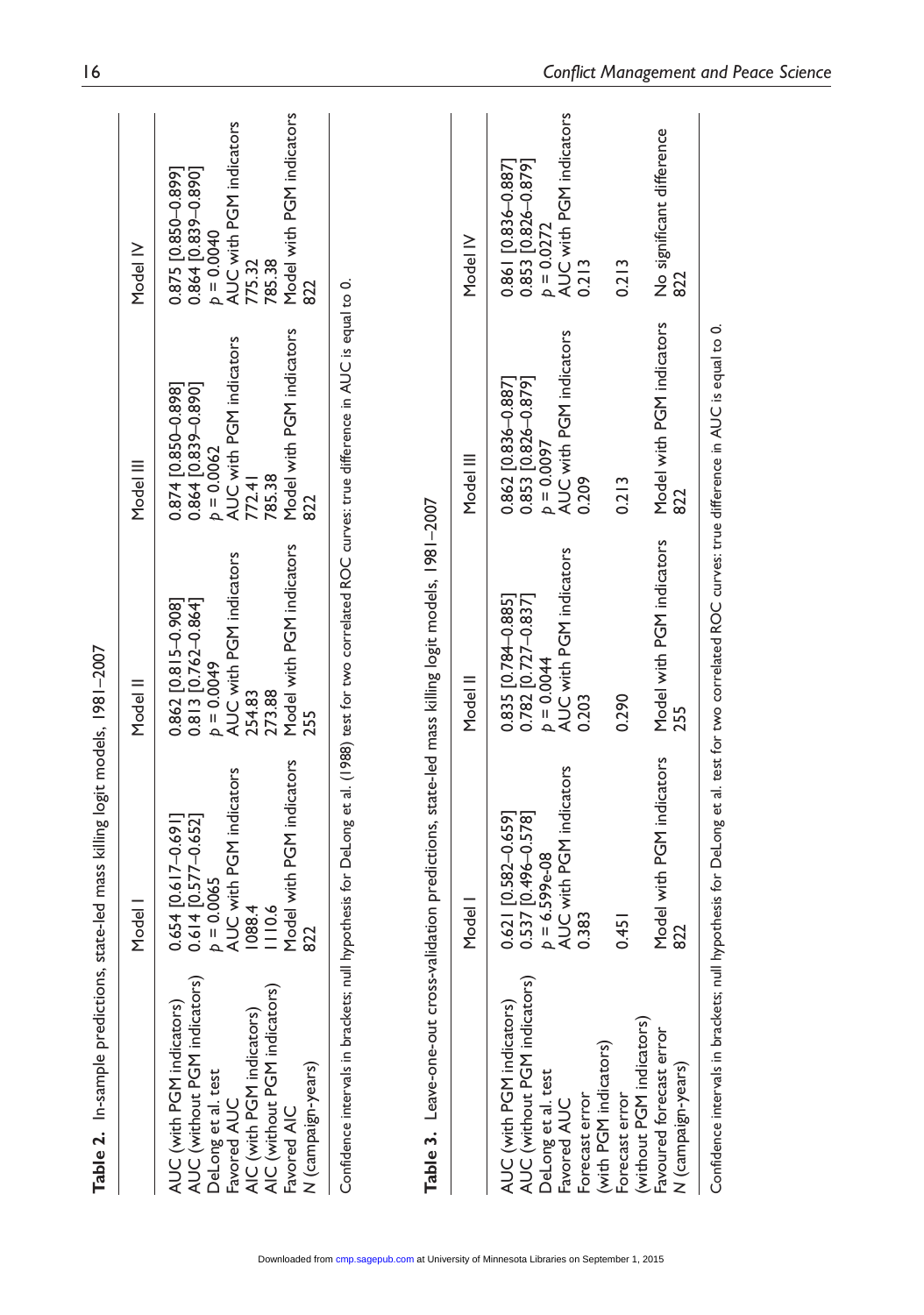

Figure 2. Leave-one-out cross-validation ROC curves of state-led mass killing logit models, 1981–2007.

the in-sample analysis. Owing to temporal limitations with the Democracy–Dictatorship data, I draw on the Polity IV dataset (Marshall et al., 2014) for coding a post-2008 binary indicator of democracy, with a campaign-year with a Polity2 score of 7 or higher, given a democracy score of 1, 0 otherwise. In addition, because the population and GDP data used for in-sample data were updated only until 2011, I used World Bank data (2015) to code the out-of-sample log GDP per capita indicator and US Census Bureau data (2015) to code the out-of-sample log population indicator.

The differences between the AUC of models I–IV with and without PGM indicators for out-of-sample data and the DeLong et al. test results are presented in Table 4, with ROC curves presented in Figure 3. Because the out-of-sample dataset includes only 50 observations, I treated a DeLong et al. test of  $p \, < 0.1$  as significant. Once more, PGM indicators provide a significant improvement over baseline models in almost every case (excluding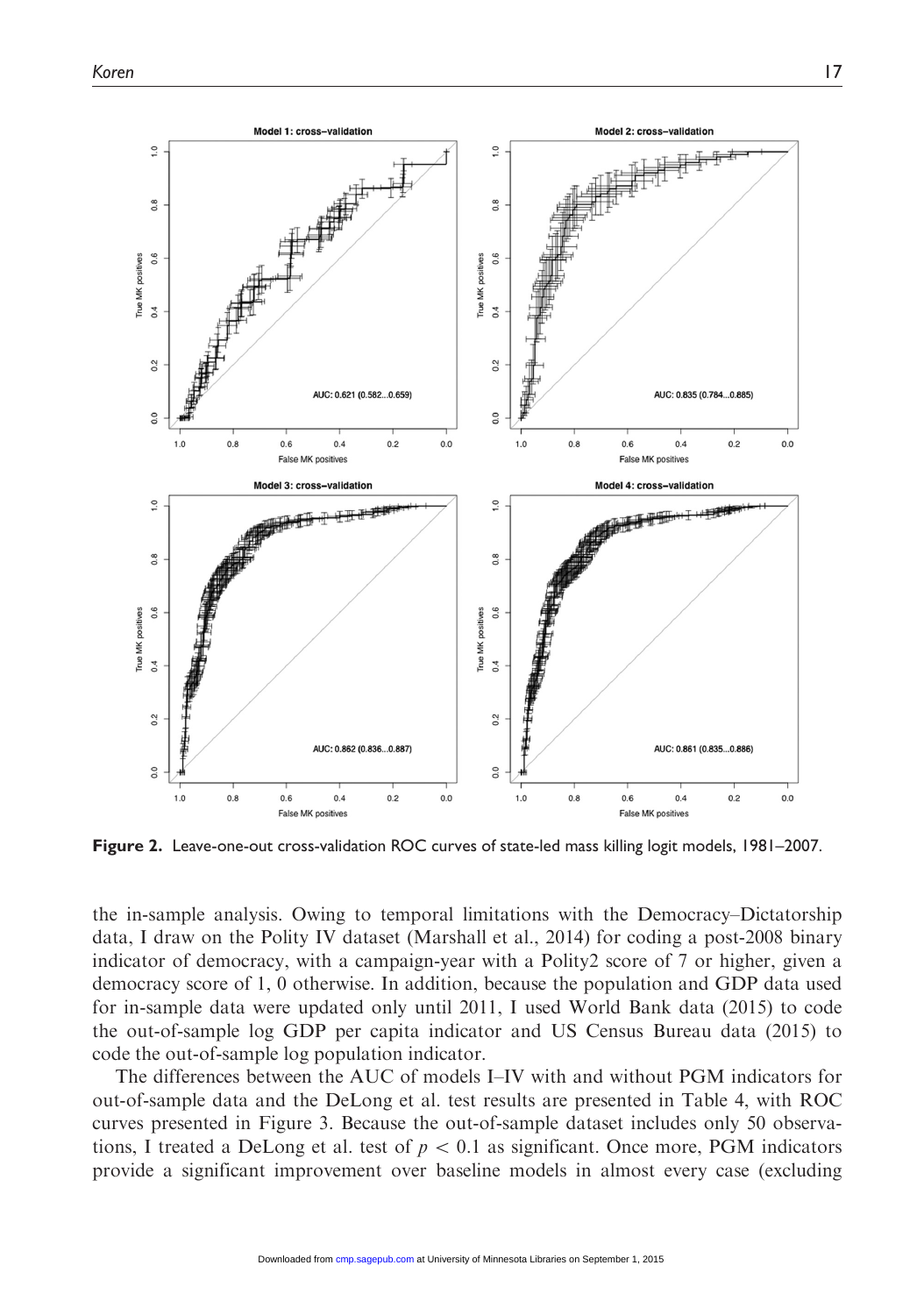|                          | Model I               | Model II          | Model III             | Model IV              |
|--------------------------|-----------------------|-------------------|-----------------------|-----------------------|
| <b>AUC</b>               | 0.763                 | 0.850             | 0.857                 | 0.857 [0.755-0.960]   |
| (with PGM indicators)    | $[0.635 - 0.891]$     | $[0.744 - 0.956]$ | $[0.755 - 0.960]$     |                       |
| <b>AUC</b>               | 0.550                 | 0.781             | 0.783                 | 0.783 [0.653-0.912]   |
| (without PGM indicators) | $[0.383 - 0.717]$     | $[0.656 - 0.905]$ | $[0.653 - 0.912]$     |                       |
| DeLong et al. test       | $p = 0.0109$          | $p = 0.1664$      | $p = 0.0568$          | $p = 0.0676$          |
| Favored AUC              | AUC with              | No significant    | AUC with              | AUC with              |
|                          | <b>PGM</b> indicators | difference        | <b>PGM</b> indicators | <b>PGM</b> indicators |
| N (campaign-years)       | 50                    | 50                | 50                    | 50                    |

Table 4. Out-of-sample predictions, state-led mass killing logit models, 2008–2013

Confidence intervals in brackets; null hypothesis for DeLong et al. test for two correlated ROC curves: true difference in AUC is equal to 0.



Figure 3. Out-of-sample ROC curves of state-led mass killing logit models, 2008–2013.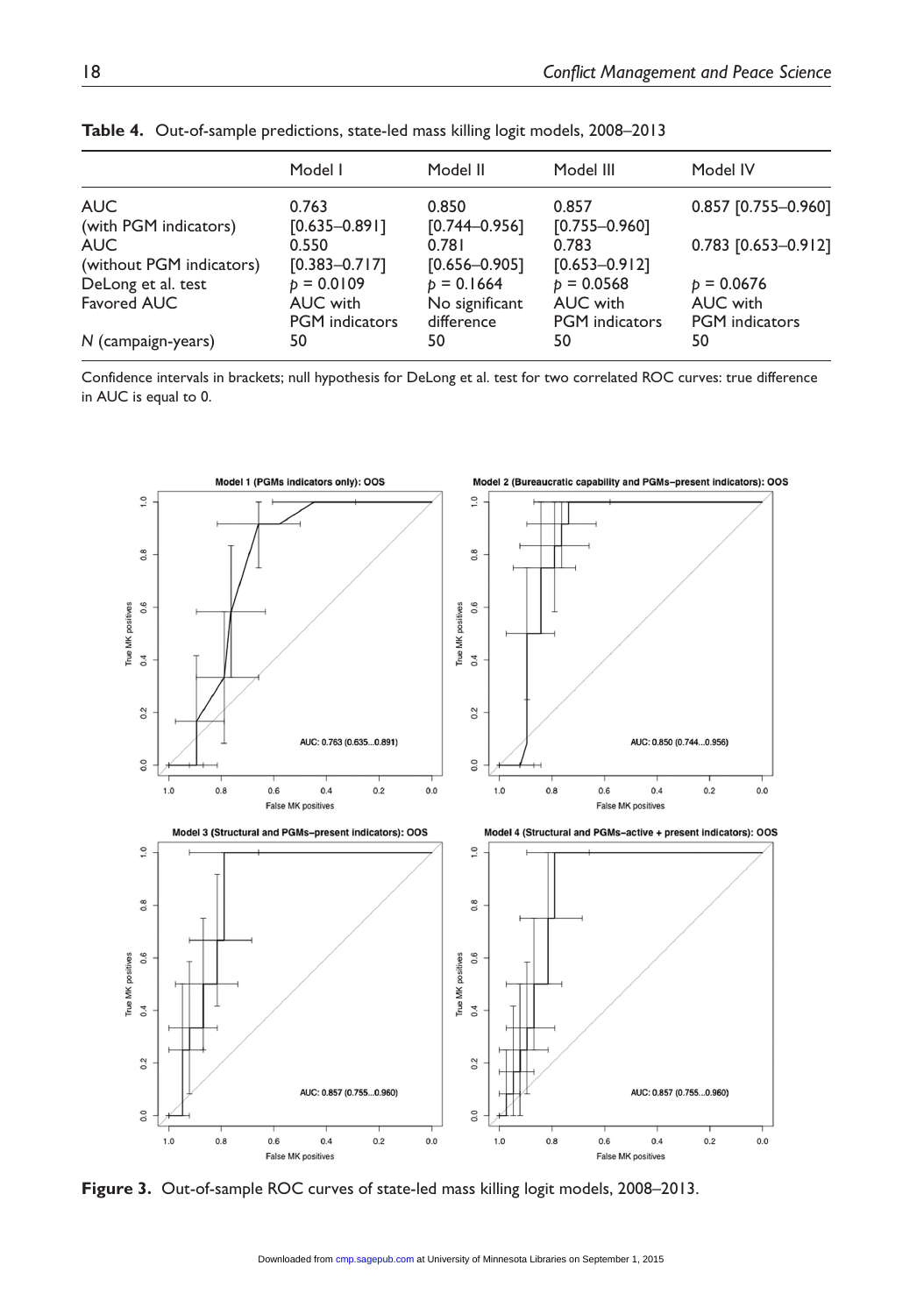model II), even when out-of-sample data are used, which lends additional support to hypothesis H3. On the whole, these results strongly support the argument that PGM indicators indeed improve the strength of state-led mass killing prediction models with only regime-centric, conflict type and regional location variables, and that, as such, they can be used as predictive indicators of strategic mass killing.

To summarize the empirical section, I have shown that both semi-official and informal PGMs are significantly and positively associated with state-led mass killing. Starting from a fairly basic PGM-centric model, I demonstrated how these results hold even as a large number of regime-centric, conflict type, and region indicators were added to the model. Hence, my analysis found strong support for hypotheses H1 and, to a lesser extent, H2. I then proceeded to test whether PGM indicators produce a significant improvement in the prediction strength of state-led mass killing models based on the AUC of ROC curves for each model in three phases, using both in-sample, leave-one-out cross-validation and out-of-sample data. I found that in almost every case, including PGM indicators produced a significant and positive change in the AUC of model ROCs in in-sample data, cross-validation, and out-ofsample data, and reduced leave-one-out cross-validation estimates of forecast error. These findings lend strong support to hypothesis H3.

I conclude this section by listing two interesting findings of my analysis: first, and perhaps most important, I found that including PGM-centric indicators in state-led mass killing forecasting models provides a significant improvement in their predictive strength. This suggests that models using only structural indicators can benefit from taking agent-specific characteristics into account. Second, and somewhat related, I found that PGMs—as part of a regime's security repertoire—appear to be as strong a correlative factor as some regime-centric and conflict type variables, at least when state-led mass killing is concerned.

## Conclusion

My main contention in this paper is that PGMs can produce a significant improvement in the predictive strength of state-led mass killing models. In particular, I argued that when a regime reacts rationally to some form of an internal threat—a civil war, a coup d'état, a ''sons-of-soil'' conflict, or a civil disobedience campaign—it might consider carrying out a mass killing campaign against one or more civilian groups associated with it, assuming other attempts to contain the threat have failed. In such contexts, PGMs provide at least three cost-reducing advantages to the regime. First, because the government can shirk responsibility for the violence, blaming it on the individual actions of ''bad apples'', PGMs provide a plausible deniability mechanism. Second, using PGMs allows the official military forces to concentrate their efforts on containing more serious military threats, especially when the campaign involves an armed insurgency or an invasion by a foreign military force. Third, the costs of co-opting, or even forming, a PGM are many times lower than the costs of allocating a portion of the official military force for these purposes. A regime faced with an internal threat can take these three advantages into consideration, and so the availability of PGMs for these purposes can ''tip the balance'' in favor of mass killing. As a consequence, I expect that the presence and activity of PGMs will increase the occurrence of state-led mass killing. After reviewing some historical and anecdotal evidence in support of these expectations, this paper then empirically establishes that PGMs (both semi-official and informal) are indeed a consistent predictive indicator of state-led mass killing for the years 1981–2013.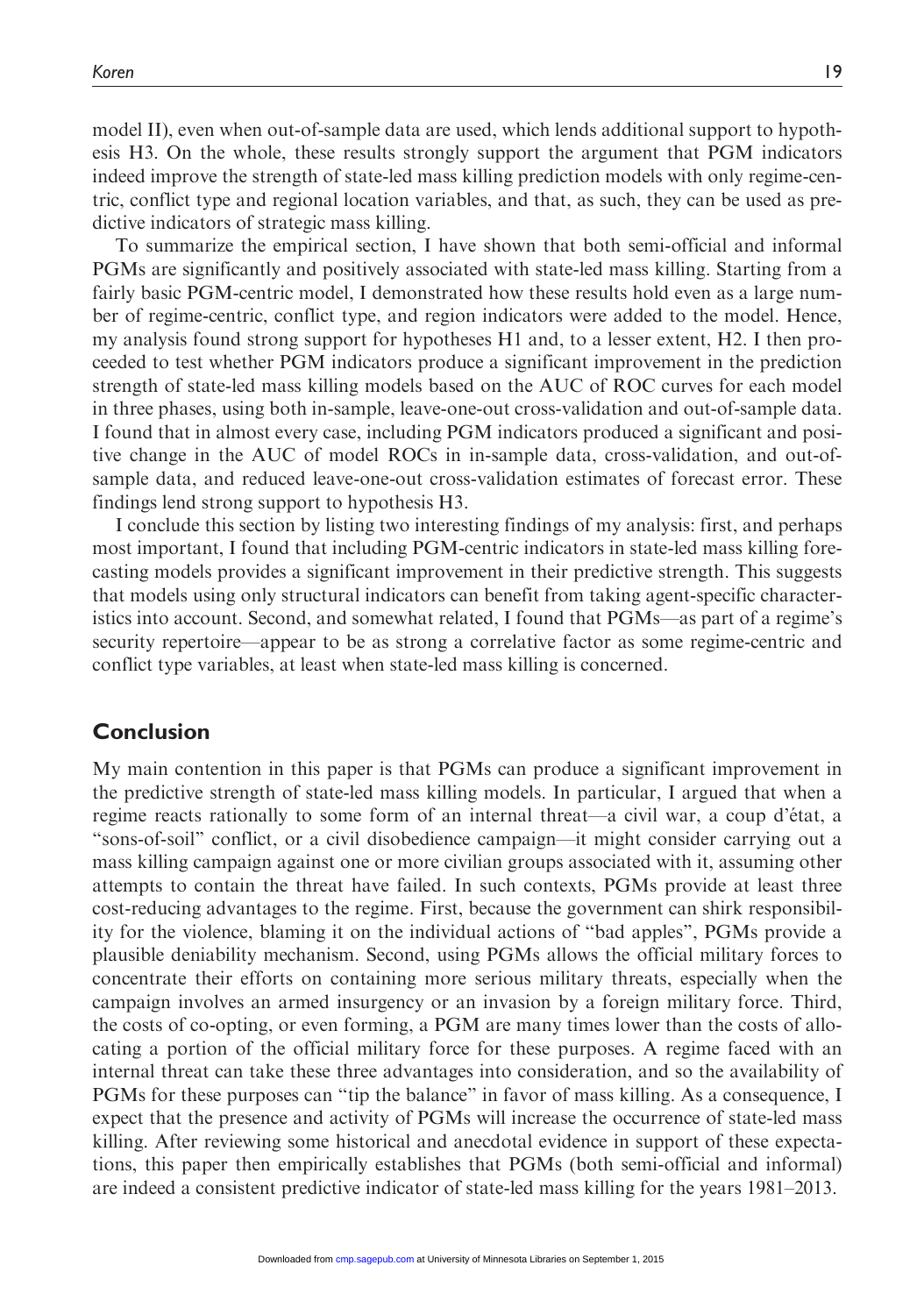The above findings have important implications for the study of both state-led mass killing and militias. In recent years, our collective understanding of mass killing has greatly benefited from numerous exceptional theories of the strategic dynamics underlying regimes' decisions to employ mass killing as a rational means (Esteban et al., 2010; Kalyvas, 2006; Valentino, 2004; Valentino et al., 2004; Wood, 2010). These studies—which treat mass killing as more of a deliberate policy directed toward civilians than as a phenomenon of wartime ''collateral damage''—explain a large and critical part of the mass killing puzzle. In addition, the role played by independent actors operating under the auspices of unscrupulous regimes in different contexts has also been emphasized (Ahram, 2011; Koren, 2014; Mitchell et al., 2014; Nordås and Cohen, 2012; Raleigh, 2012). These studies highlight the important effect of agency on different forms of violence against civilians. My article has demonstrated the predictive advantages provided by bringing closer together these two bodies of scholarship, even if the correlative associations between PGMs and state-led mass killing cannot necessarily represent a causal relationship.

Given the immense social costs of mass killing, as well as the efforts and funding invested in early warning endeavors, such as the Political Instability Task Force, my identified linkages between PGM indicators and the prediction of state-led mass killing also have important policy relevance. Indeed, my study not only pinpointed a new potential explanatory variable for state-led mass killing, but also highlighted the manners in which PGM indicators can be used to improve our ability to reduce and ideally prevent it. More broadly, this study highlights the potential advantages of taking security repertoires into account. Because including PGM indicators in state-led mass killing forecasting models significantly improves their predictive strength, it is not implausible to conjecture that taking into account other characteristics of the security repertoire—such as ethnically exclusive militaries or the availability of police/paramilitary groups—can yield additional improvements. I hence believe that a better understanding of the effects of agent-related characteristics on global practices of violence is an especially compelling area for future research.

#### Acknowledgment

The author would like to thank John R. Freeman, Ronald R. Krebs, Holly Dunn, Kristen Senz, the anonymous reviewers of Conflict Management and Peace Science, and especially Benjamin E. Bagozzi for their invaluable input.

#### Funding

This research received no specific grant from any funding agency in the public, commercial, or not-forprofit sectors.

#### Notes

- 1. Replication data and Online Appendix for this study are available at: https://apps.cla.umn.edu/ directory/profiles/koren044.
- 2. I use the same term as utilized by Carey et al. (2013) because I rely on their database to code militia-centric variables. Understandably, there are theoretical and empirical costs and benefits incurred by hewing to this definition. However, because I focus on state-led mass killing I believe that the PGM dataset provides the best currently available pool of observations for coding this indicator. In this article I use the terms PGMs and militias interchangeably.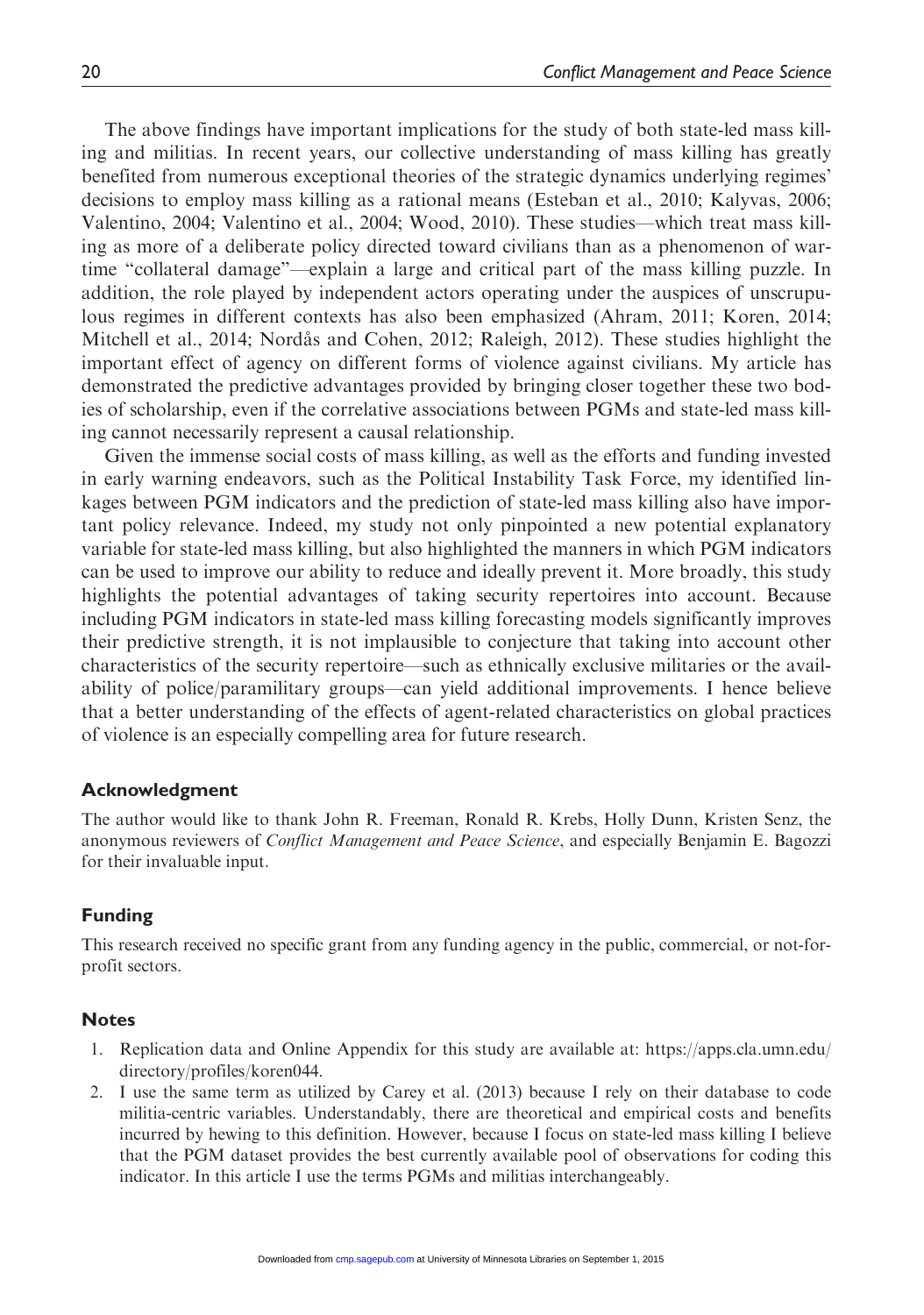- 3. Mass killing was defined as the intentional killing of at least 1000 noncombatants during a campaign. I further elaborate the coding standards in the fourth section of this article.
- 4. For the purpose of analysis ''internal threats'' encompass the entire spectrum of civil wars, ''sonsof-soil'' wars, coups d'e´tats and civil disobedience campaigns.
- 5. In order to draw on a wider theoretical framework, I also discuss literature related to state-led violence against civilians.
- 6. A robustness test that includes an indicator coding the number of PGMs in a country is presented in Online Appendix II.
- 7. Granted, in many or even most cases conflict begins owing to endogenous processes occasioned by the regime over time (e.g. Young, 2012). Nevertheless, the necessity to contain an internal threat can serve as a catalyst that might push the government to perpetrate mass killing against its citizens.
- 8. This argument is at least partly supported by the findings that anocracies might be especially likely to experience atrocities (Ulfelder, 2012).
- 9. The reader can refer to the original report for further elaboration on the coding criteria utilized by Ulfelder and Valentino and their definition of a ''noncombatant''.
- 10. Note that only 822 campaign-years are analyzed owing to missing data for Somalia. In addition, I provide an alternative analysis, which utilizes a cross-sectional analysis of cases by regime as a robustness test, presented in Online Appendix II.
- 11. A conflict is defined as campaign with at least 25 battle-related deaths (Kreutz, 2010b: 2). Episodes that continued after 2007 were coded as having ended 31 December 2007.
- 12. Within the temporal framework employed in this article (1981–2007), 36 out of a total of 884 campaign-years and 14 international campaigns were removed.
- 13. Ten nonviolent civil disobedience campaigns were already included in the UCDP Conflict Termination Dataset and not recoded twice. One additional campaign (1986 Argentina) was dropped because it was not coded as a coup in the Powell and Thyne dataset (2011).
- 14. Campaigns coded by Chenoweth and Stephan were treated as containing a single episode.
- 15. The correlation matrix of all explanatory variables is provided in Online Appendix I.
- 16. This statement is based on both PGMD documentation (see: http://www.sowi.uni-mannheim.de/ militias-public/data/target/) and because most media sources used for coding PGM indicators for out-of-sample data accessed via LexisNexis mention violence against different noncombatant groups.
- 17. As Table AII-I of the Online Appendix shows, PGMs are still significantly more likely to be associated with higher orders of magnitude of mass killings.
- 18. Semi-official militias were coded as present in 513 out of a total of 822 internal threat-years during which PGM presence was coded.
- 19. Semi-official militias were coded as active in 416 out of a total of 822 internal threat-years during which PGM activity was coded.
- 20. Informal PGMs were coded as present in 476 out of a total of 822 internal threat-years during which informal PGM presence was coded.
- 21. Informal PGMs were coded as active in 279 out of a total of 822 internal threat-years during which PGM activity was coded.
- 22. For robustness purposes, I also used cross-sectional data with militias coded by the region in which they operated. See Online Appendix II.
- 23. Owing to the temporal limitations of the Democracy–Dictatorship dataset, a dichotomous democracy variable based on the Polity2 score was used for out-of-sample data. Additional robustness models that utilize the Polity IV dataset are provided in Onlinr Appendix I.
- 24. Owing to the temporal limitations of the GDP and Population dataset, population and GDP data for out-of-sample analysis were obtained from the US Census Bureau (2015) and the World Bank's World Development Indicators (2015), respectively.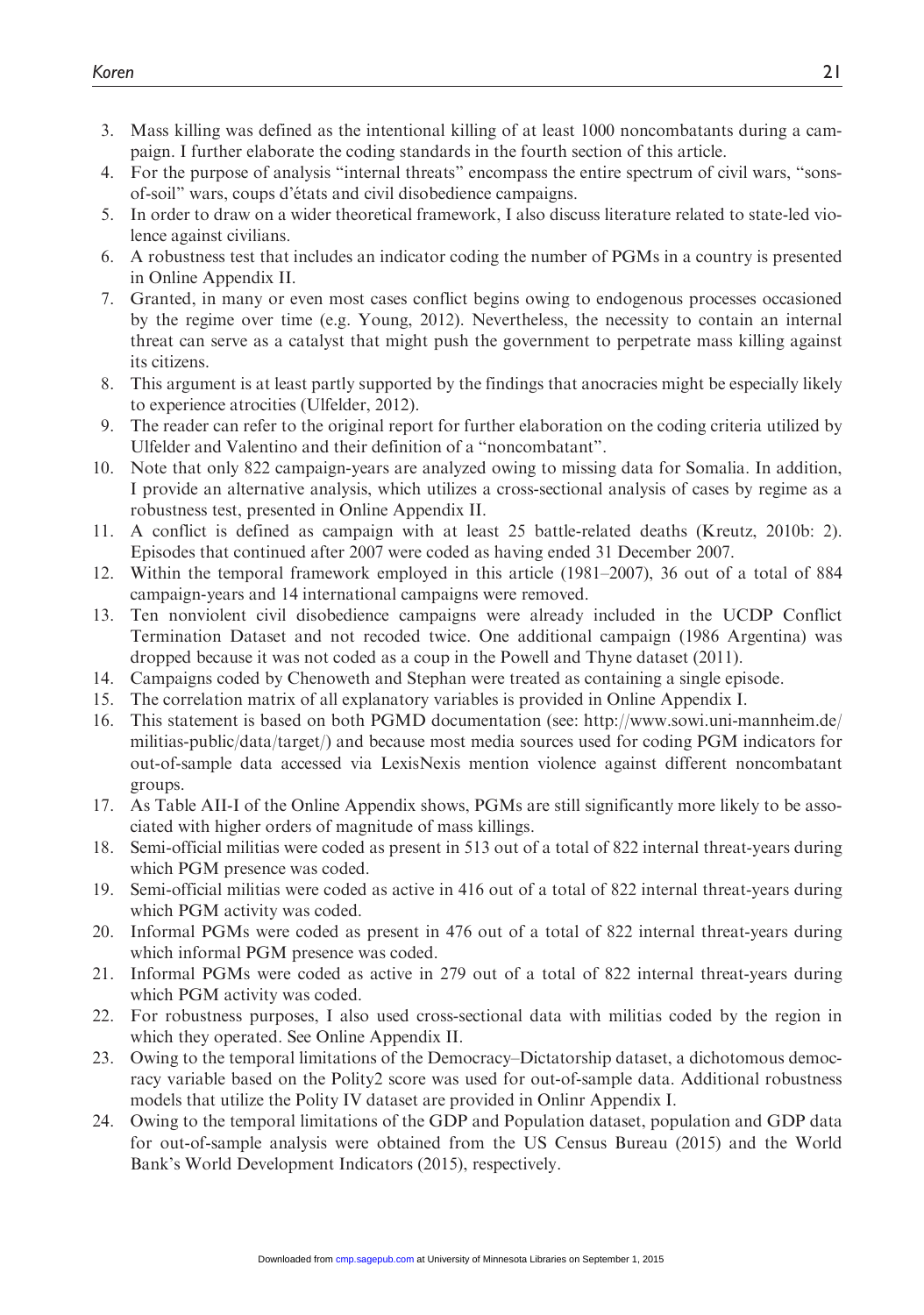- 25. Owing to temporal limitations, I coded the coup d'e´tat variable for the out-of-sample dataset from different media sources using LexisNexis, based on Powell and Thyne's coding standards.
- 26. The Americas were used as a reference category. These regional coding standards follow those used by Kreutz (2010b).
- 27. The primary reason the WDI Rule-of-Law index was preferred over other measures, such as the Polity2 scale, is that it was less likely to be correlated with either the dependent variable or the democracy variable. Robustness models that utilize the Poilty2 scale are provided in Online Appendix I.
- 28. Robust standard errors (RSEs) were not used as there was no theoretical justification to include them (especially as including RSEs might cover other misspecification issues; see King and Roberts, 2014), and because the results of the RSEs models do not differ significantly from the models with regular standard errors. RSE model estimates are provided in Online Appendix I.
- 29. Note that, because rule-of-law scores go back only to 1996, the remaining data contain 255 campaign-years and 99 episodes.
- 30. A fully specified model that includes both the rule-of-law and rule-of-law2 indicators (model V) is presented in Online Appendix I.
- 31. Note that this can inflate standard errors, which might serve as an additional robustness measure.
- 32. See Table 2 and Online Appendix I.

#### **References**

- Ahram AI (2011) Proxy Warriors: The Rise and Fall of State-Sponsored Militias. Stanford, CA: Stanford University Press.
- Ahram AI (2014) The role of state-sponsored militias in genocide. Terrorism and Political Violence 26(3): 488–503.
- Alvarez A (2006) Militias and genocide. War Crimes, Genocide and Crimes Against Humanity 2: 1–33.
- Beck N (2001) Time-series–Cross-section data: What have we learned in the past few years? Annual Reviews of Political Science 4: 271–293.
- Brandt PT, Freeman JR and Schrodt PA (2011) Real time, time series forecasting of inter- and intrastate political conflict. Conflict Management and Peace Science 28(1): 41–64.
- Carey SC, Mitchell NJ and Lowe W (2013) States, the security sector, and the monopoly of violence: A new database on pro-government militias. Journal of Peace Research 50(2): 249–258.
- Carter DB and Signorino CS (2010) Back to the future: Modeling time dependence in binary data. Political Analysis 18(3): 271–292.
- Cheibub JA, Gandhi J and Vreeland JR (2010) Democracy and dictatorship revisited. Public Choice 143(1–2): 67–101.
- Chenoweth E (2008) Nonviolent and violent campaigns and outcomes: Codebook to accompany summer 2008 article in *International Security*. Available from: http://www.ericachenoweth.com/ research/
- Chirot D and McCauly C (2010) Why Not Kill Them All? The Logic and Prevention of Mass Political Murder. Princeton, NJ: Princeton University Press, 2010.
- Cronin AK (2013) Why drones fail? When tactics drive strategy. Foreign Affairs 92: 44–54.
- DeLong ER, DeLong DM and Clarke-Pearson DL (1988) Comparing the areas under two or more correlated receiver operating characteristic curves: a nonparametric approach. Biometrics 44: 837–845.
- Dowdle AJ (2007) Civil wars, international conflicts, and other determinants of paramilitary strength in Sub-Saharan Africa. Small Wars and Insurgencies 18(2): 161–174.
- Esteban J, Morelli M and Rohner D (2010) Strategic mass killings. Institute for Empirical Research in Economics, University of Zurich Working Paper Series no. 486. Available from: http:// papers.ssrn.com/sol3/papers.cfm?abstract\_id=1615375.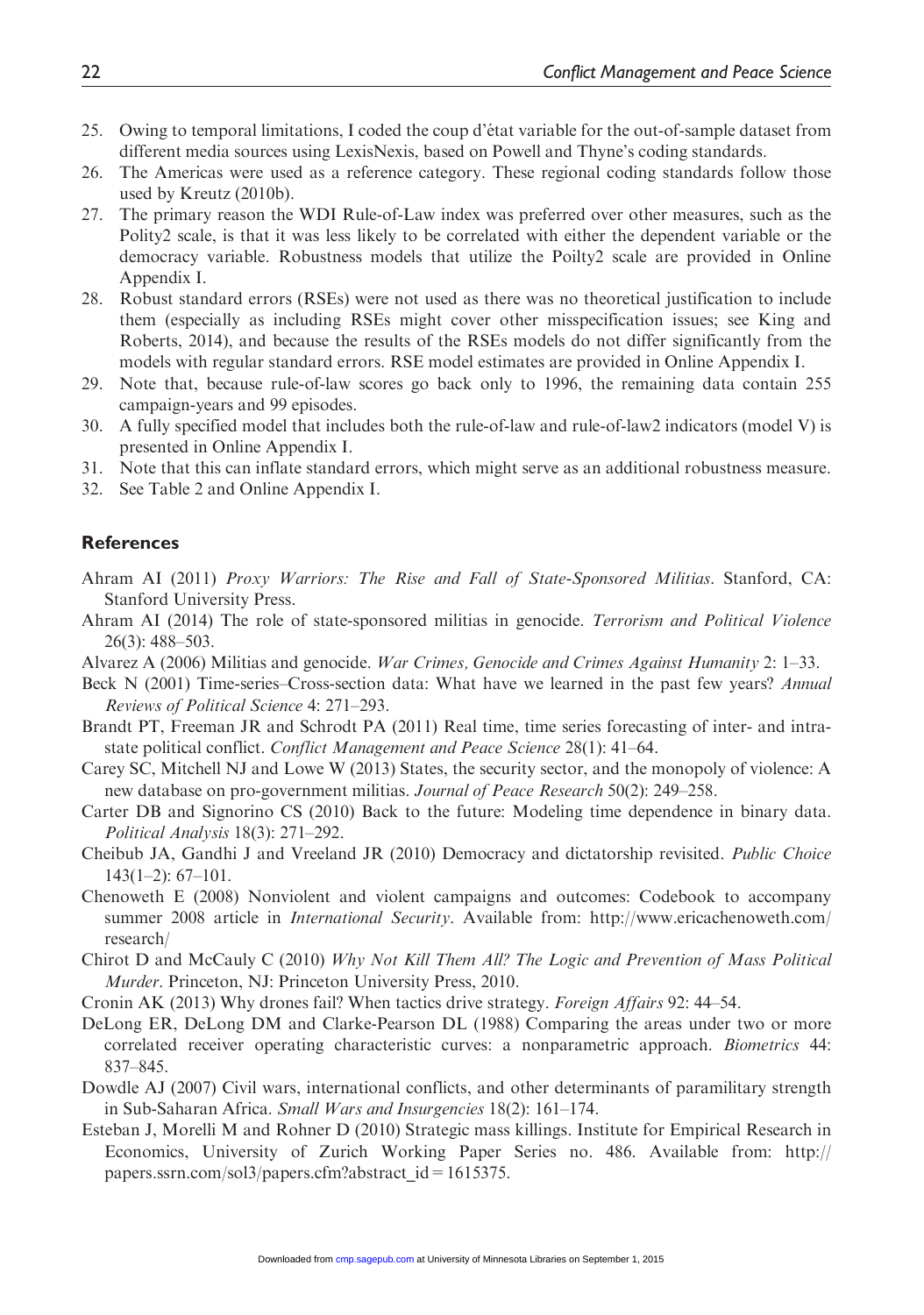- Fletcher L (2007) Turning interahamwe: Individual and community choices in the Rwandan genocide. Journal of Genocide Research 9(1): 25–48.
- Fujii LA (2009) Killing Neighbors: Webs of Violence in Rwanda. Ithaca, NY: Cornell University Press.
- Gagnon VP Jr (2004) The Myth of Ethnic War: Serbia and Croatia in the 1990s. Ithaca, NY: Cornell University Press.
- Gleditsch KS (2013) Updated GDP data to 2011 (6.0 beta), last updated November 2013. Available from: http://privatewww.essex.ac.uk/~ksg/exptradegdp.html.
- Goldhagen DJ (2009) Worse Than War: Genocide, Eliminationism, and the Ongoing Assault on Humanity. New York: PublicAffairs, 2009.
- Goldstone JA, Bates RH, Epstein DL, Gurr TR, Lustik MB, Marshall MG, Ulfelder J and Woodward M (2010) A global model for forecasting political instability. American Journal of Political Science 54(1): 190–208.
- Harff B and Gurr TR (1998) Systemic early warning of humanitarian emergencies. Journal of Peace Research 35(5): 551–579.

Horowitz DL (1985) Ethnic Groups in Conflict. Berkeley/Los Angeles, CA: California University Press. Kalyvas SN (2006) The Logic of Violence in Civil War. Cambridge: Cambridge University Press, 2006.

- King G and Roberts ME (2014) How robust standard errors expose methodological problems they do not fix, and what to do about it. Political Analysis 23(2): 159–179.
- Koren O (2014) Military structure, civil disobedience, and military violence. Terrorism & Political Violence 26: 688–712.
- Krain M (1997) State-sponsored mass murder: The onset and severity of genocide and politicides. Journal of Conflict Resolution 41(3): 331–360.
- Kreutz J (2010a) How and when armed conflicts end: Introducing the UCDP Conflict Termination Dataset. Journal of Peace Research 47(2): 243–250.
- Kreutz J (2010b) UCDP Conflict Termination Dataset Codebook. Available from: http:// www.pcr.uu.se/digitalAssets/124/124924\_1ucdp\_conflict\_termination\_dataset\_v\_2010–1.pdf
- Lacina B and Gleditsch NP (2005) Monitoring trends in global combat: A new dataset of battle deaths. European Journal of Population 21(2–3): 145–166.
- Lutz EL and Sikkink K (2000) International human rights law and practice in Latin America. International Organization 54(3): 633–659.
- Mamdani M (2001) When Victims Become Killers: Colonialism, Nativism, and the Genocide in Rwanda. Princeton, NJ: Princeton University Press, 2001.
- Marshall MG, Jaggers TR and Gurr K (2014) Polity IV project: Political regime characteristics and transitions, 1800–2013. Technical Report. Available from: http://www.systemicpeace.org/.

Mitchell N and Carey SC (2013) Pro-Government Militias Database (PGMD) Codebook. Available from: http://www.sowi.uni-mannheim.de/militias/?page\_id=11

- Mitchell NJ, Carey SC and Butler CK (2014) The impact of pro-government militias on human rights violations. International Interactions 40: 812–826.
- Mueller J (2000) The banality of ''ethnic war''. International Security 25(1): 42–70.
- Nordås R and Cohen DK (2012) Sexual violence by militias in African conflicts: Not a question of ''delegation'' by states. Center for the Study of Civil War Policy Brief, January 2012. 2012. Available from: http://file.prio.no/publication files/cscw/Nordas-Cohen-Sexual-Violence-Militias-African-Conflicts-CSCW-Policy-Brief-01–2012.pdf
- Poe SC and Tate N (1994) Repression of human rights to personal integrity in the 1980s: A global analysis. American Political Science Review 88(4): 858–872.
- Poe SC, Tate N and Keith LC (1999) Repression of the human right to personal integrity revisited: A global cross-national study covering the years 1976–1993. International Studies Quarterly 43: 291–313.
- Powell JM and Thyne CL (2011) Global instances of coups from 1950 to 2010: A new dataset. Journal of Peace Research 48(2): 249–259.